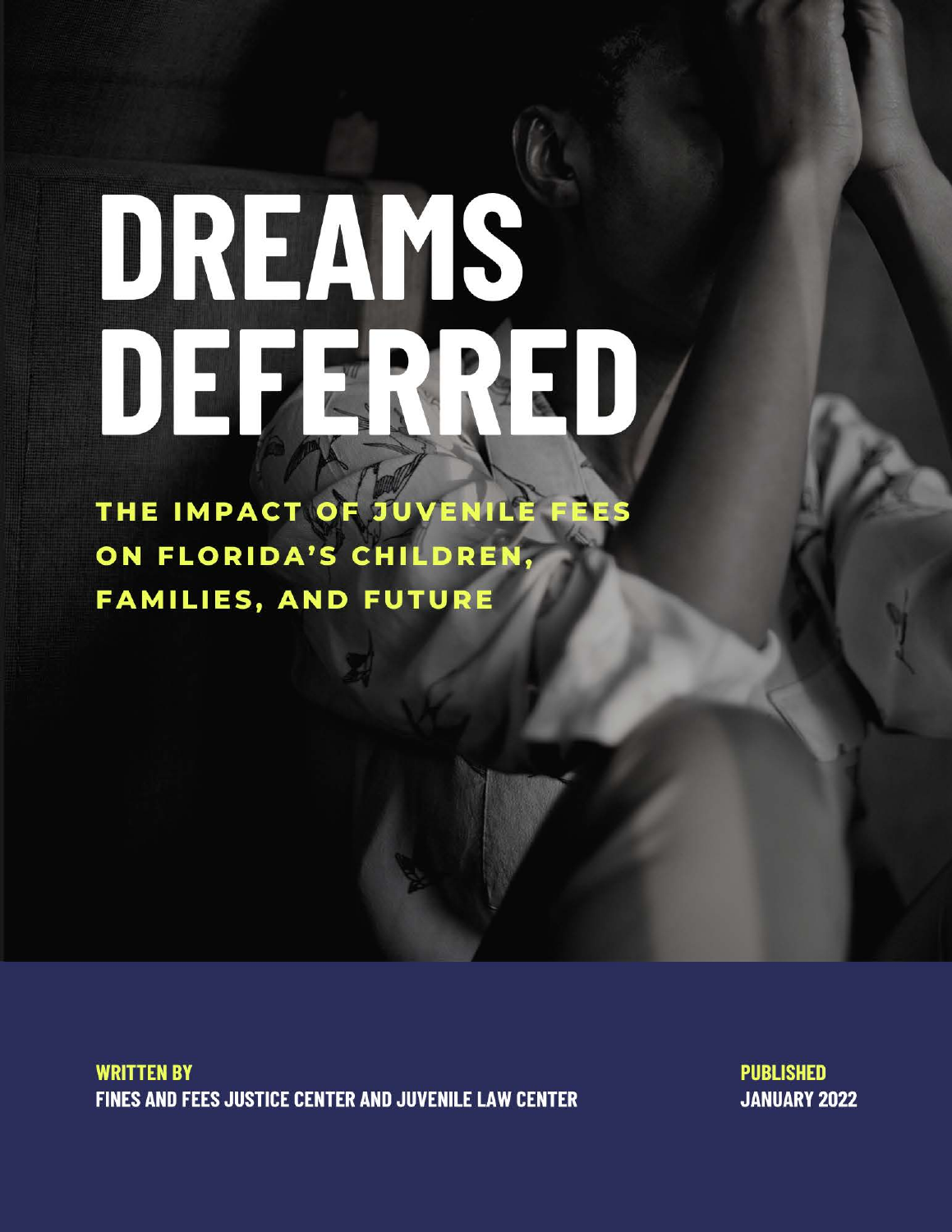# **Table of Contents**

| L.  |                                                                            | 3  |
|-----|----------------------------------------------------------------------------|----|
| II. |                                                                            | 4  |
|     |                                                                            | 6  |
|     |                                                                            | 7  |
|     |                                                                            | 10 |
|     |                                                                            | 12 |
|     |                                                                            | 13 |
|     | VIII. Why Florida Should Lead the Next Wave of States Ending Juvenile Fees | 14 |
|     |                                                                            | 15 |
|     |                                                                            | 22 |

#### About Us

The Fines and Fees [Justice](https://finesandfeesjusticecenter.org/) Center (FFJC) is catalyzing a movement to eliminate the fines and fees that distort justice. Our goal is to create a justice system that treats individuals fairly, ensures public safety and community prosperity, and is funded equitably. We work together with affected communities and justice system stakeholders to eliminate fees in the justice system, ensure that fines are equitably imposed and enforced, and end abusive collection practices.

[Juvenile](https://jlc.org/) Law Center advocates for rights, dignity, equity and opportunity for youth in the child welfare and justice systems. Founded in 1975, Juvenile Law Center is the first non-profit, public interest law firm for children in the country. Through litigation, appellate advocacy and submission of amicus (friend-of-the-court) briefs, policy reform, public education, training, consulting, and strategic communications, we fight for children who come into contact with the child welfare and justice systems. We strive to ensure that laws, policies, and practices affecting youth advance racial and economic equity and are rooted in research, consistent with children's unique developmental characteristics, and reflective of international human rights values. Juvenile Law Center is also part of the national Debt Free Justice campaign.

#### **Contact**

Learn more about the impact of juvenile fees in Florida by contacting FFJC Florida State Director, Sarah Couture at [scouture@ffjc.us](mailto:scouture@ffjc.us) and/or Andrew Keats at Juvenile Law Center at [akeats@jlc.org](mailto:akeats@jlc.org). You can also visit [ffjc.us/florida](https://ffjc.us/florida) or [debtfreejustice.org](https://debtfreejustice.org).

© 2022. All rights reserved. Part or all of this publication can be reproduced if credited to Juvenile Law Center and Fines and Fees Justice Center.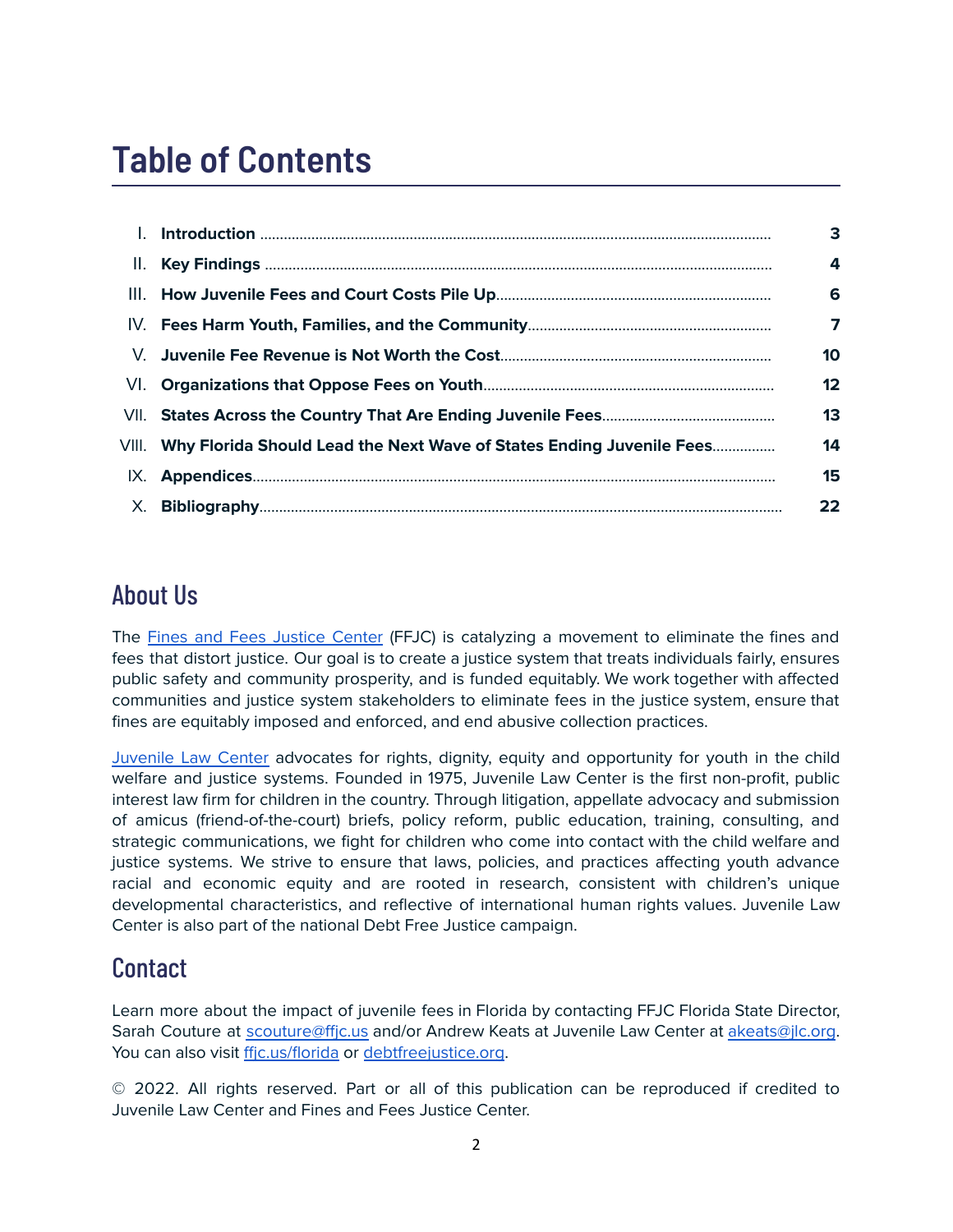## **Introduction**

70 years ago, Langston Hughes posed a question that is, sadly, still relevant for many of Florida's children today: what happens to a dream deferred?<sup>1</sup>

Right now, thousands of young people in Florida find even modest dreams of a decent job and a life without endless debt almost impossible to attain. Their dreams have been indefinitely deferred by debt imposed by the justice system.

Over the last decade, the Florida legislature has taken major steps to protect and support children's futures, but the current policy of charging youth, and their families, justice system fees severely undermines this progress. Every young person who comes into contact with Florida's courts — regardless of guilt or innocence — is saddled with fees. Florida law authorizes 31 different court fees, costs and surcharges to be imposed on youth and their families. Together, these fees are quietly leading our youth, and their families, down a path of inescapable debt and poverty.

#### **DEQUAN'S STORY**

Dequan Jackson dreamed of playing professional football ever since he was a little boy. He excelled in the classroom and on the field, and today he is one of the top 50 players in the Mountain West Division.

Nine years ago, Jackson's dream to play for the NFL was almost taken from him.

In middle school, Jackson bumped into a teacher while horsing around in the hallway. Rather than a reprimand or detention — a middle school punishment one might expect — he was charged with battery.

Jackson worked 40 hours in a food bank, met with a counselor, and kept to a daily 8PM curfew. But it wasn't enough. The courts punished him again, this time with a bill for \$200 in juvenile court fees.

For Jackson and his mother, scraping together \$200 of spare income was impossible. When the family couldn't pay, the courts placed him on probation and billed them another \$30 per month in probation fees.

After 14 months, Jackson's court fee bill had climbed to almost \$900.

 $<sup>1</sup>$  Langston Hughes, "Harlem" from The Collected Poems of Langston Hughes, ed. Arnold Rampersad, and</sup> David E. Roessel (New York: Knopf, 1994).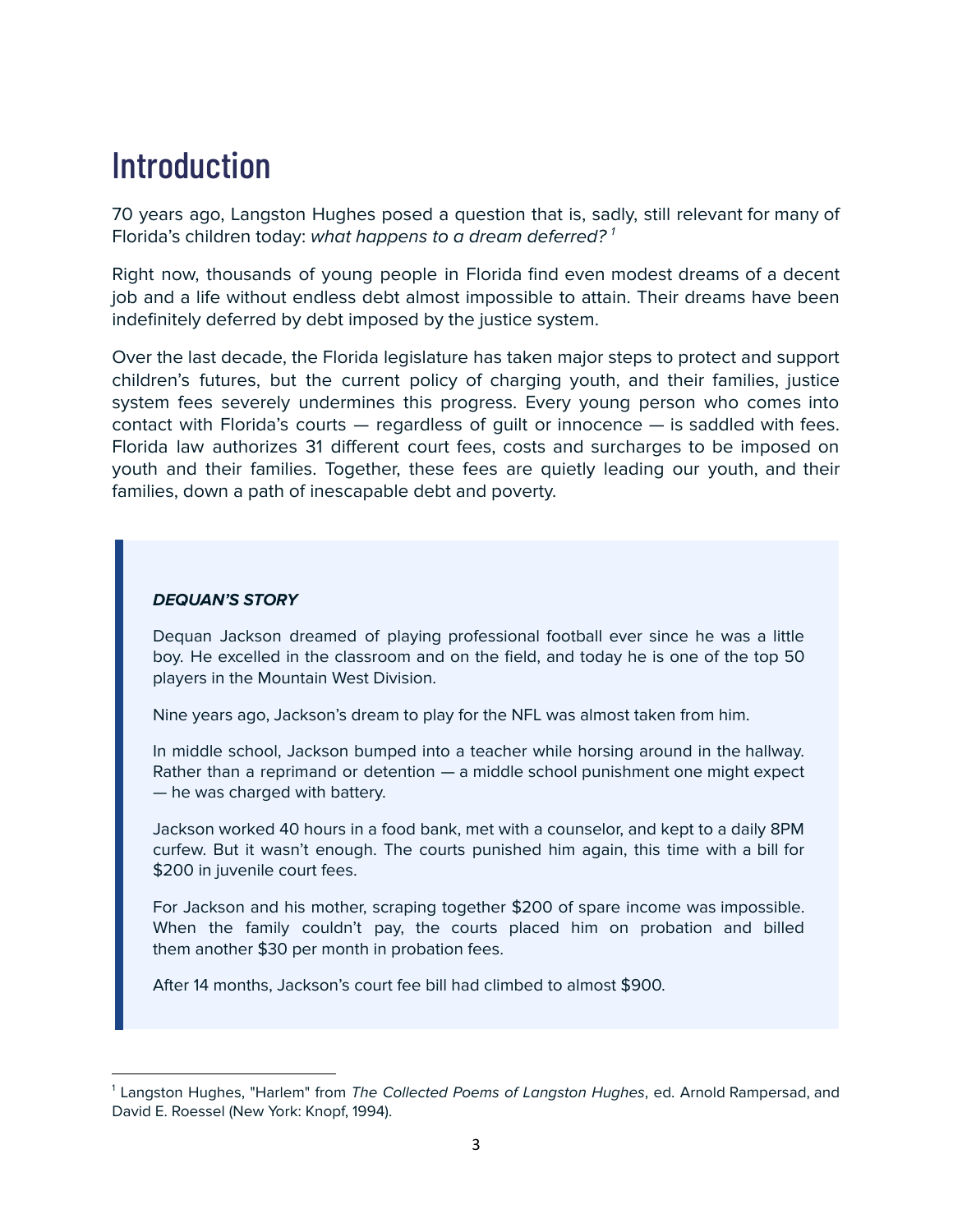This report outlines the catastrophic consequences of juvenile fee debt for Florida's children, families, and economy including: increased poverty, increased recidivism, and the exacerbation of racial disparities in the justice system. It also shows how the accumulation of fee debt is particularly damaging for Black youth and youth in the child welfare system. Using county-level and statewide data, the report highlights the futility of both government, and private collection efforts, arguing that the costs of fee assessment and collection far outweigh the meager revenue received from such efforts.

**The solution to the problem of juvenile fees is simple: eliminate them and give young people a fair chance at a future.** The Florida legislature has already shown leadership in prioritizing children's futures by removing obstacles to education, vocational training, and safe housing. The Debt-Free Justice for Children Act is an opportunity to strengthen this tradition by eliminating fees imposed on young people, up to age 18, and extending protection for youth in the foster system, up to age 21, who are especially vulnerable to the impacts of court costs.

A growing number of states — both red and blue — have already enacted reforms to end juvenile system fees. In 2021 alone, Texas, Louisiana, New Mexico, Virginia, and California all passed reforms to eliminate some or all juvenile fees and end the debt-based punishment of low-income children and families. Now, it's Florida's turn. Let's seize the opportunity.

## Key Findings

- **Florida charges children, young people, and their families 31 different fees and costs for their involvement in the juvenile system — regardless of guilt or innocence.** These fees include: court administration fees, medical care costs, public defender fees, probation supervision fees, the costs of detention, and surcharges.
- **The immense debt that youth incur on account of these fees obliterates their future prospects while driving them, and their families, deeper into poverty.** When children and their families cannot pay fees, these young people often face extended probation and continue their system involvement with ever-increasing costs, loss of driver's license privileges, civil judgments, tax liens, and more punishments.
- **Fee debt imposed on children and their families is uncollectible — whether by governments or private debt collectors.** In 2019, only 11% — or \$547,973 — of the  $$5.1$  million assessed against youth was collected. $^2$  Florida counties that reported data from private collections also confirmed that they collected negligible

<sup>&</sup>lt;sup>2</sup> 2019 data on Florida's juvenile fees assessments and collections rates is available with the Fines and Fees Justice Center upon request.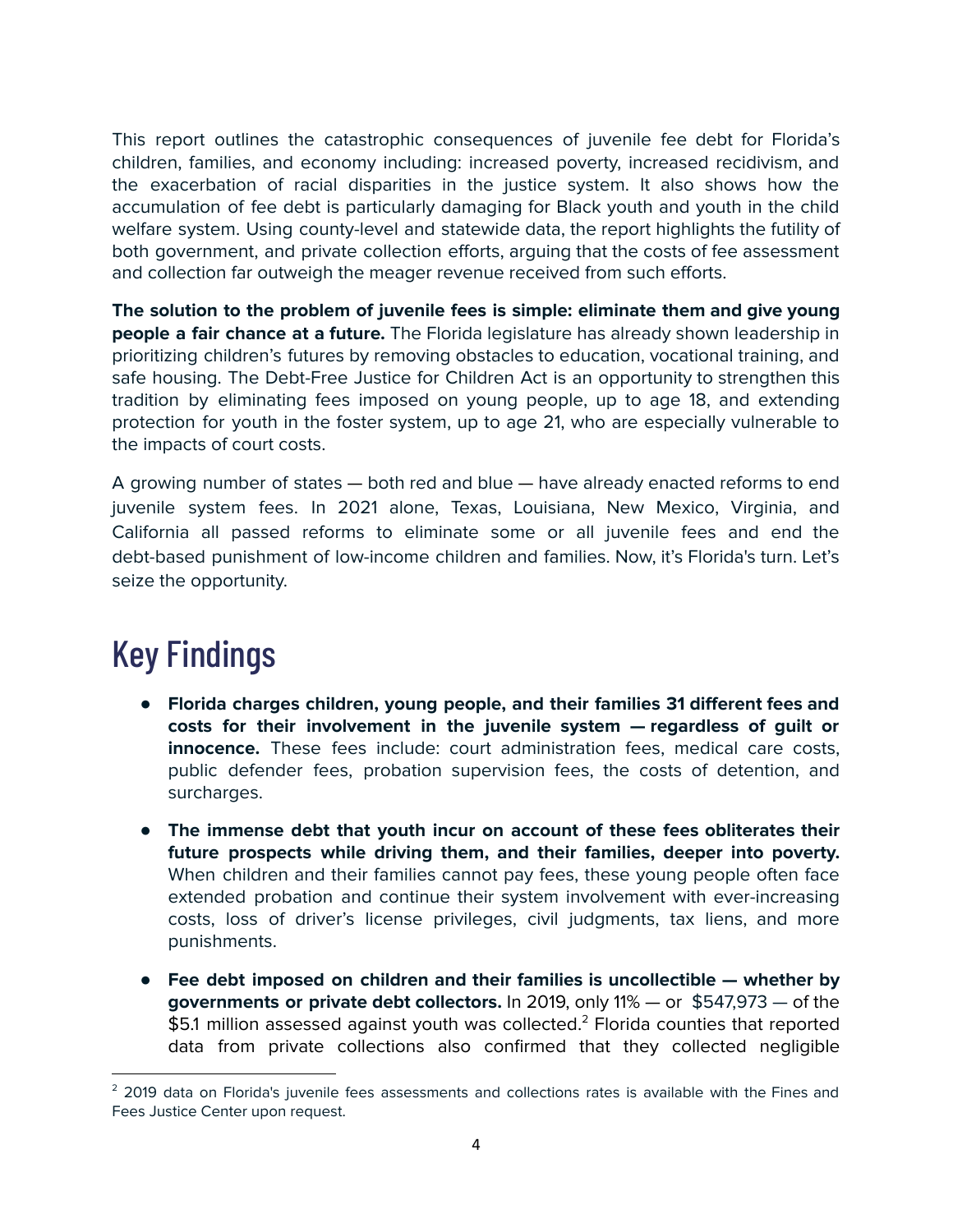amounts of juvenile fee debt in 2019. Young people typically have no jobs and no means to pay these fees. Thus, the debt often falls to their families, most of whom are from low-income, marginalized communities.

- **Juvenile fee debt drives recidivism and undermines the rehabilitative purpose of the juvenile justice system.** The accumulation of fee debt can push young people toward recidivism as they search for any way to pay these fees.<sup>3</sup> One study has already confirmed this trend, finding higher recidivism rates for youth who have court fines and fees imposed.<sup>4</sup> Fees undermine the purpose of the juvenile system — which should be to help support young people's growth and development and set them up for success.
- **Black youth and their families carry a disproportionate amount of the costs and fees imposed by the juvenile system** — some of which are imposed regardless of the young person's guilt or innocence. From 2019 to 2020, Black youth comprised 21% of the population in Florida under 18, but accounted for 50.9% of youth arrests $5$  and it is the arrests that determine which Floridians will be saddled with fee debt.
- **Youth in both the child welfare and delinquency systems are particularly vulnerable to the harmful effects of fees.** Youth in the child welfare system do not have financial support from their families or from the Department of Children and Families; they are at greater risk of being pulled into the justice system and acquiring fee debt. Youth in the child welfare system with fee debt can also have a difficult time finding a permanent family because prospective caregivers have to bear the burden of these costs to welcome these youth into their homes. Nearly 50% of children in the child welfare system become homeless within 18 months $^6$  of aging out of the system.
- **● Judges, prosecutors, law enforcement, and probation professionals oppose fees on youth.** The National Conference of Juvenile and Family Court Judges, The American Probation and Parole Association, Fair and Just Prosecution, Law Enforcement Leaders to Reduce Crime and Incarceration and Youth Correctional Leaders for Justice all acknowledge the need to end juvenile fees.

Benchmark Report FY 2019-2020, <https://bit.ly/3mUVyDQ>.

<sup>&</sup>lt;sup>3</sup> Alex R. Piquero, Wesley g. Jennings, "Justice System-Imposed Financial Penalties Increase the Likelihood of Recidivism in a Sample of Adolescent Offenders". Youth Violence and Juvenile Justice 15, no. 3 (July 2017): 325–40. https://doi.org/10.1177/1541204016669213.

<sup>&</sup>lt;sup>5</sup> Florida Department of Juvenile Justice, Disproportionate Minority Contact/Racial Ethinic Disparity <sup>4</sup> Piquero and Jennings, "Justice System-Imposed Financial Penalties Increase Likelihood of Recidivism"

<sup>&</sup>lt;sup>6</sup> Shalita O'Neale, "Foster Care and Homelessness", Foster Focus Magazine, Vol. 5 Issue 3 (August 2015), <https://bit.ly/3HCGK54>.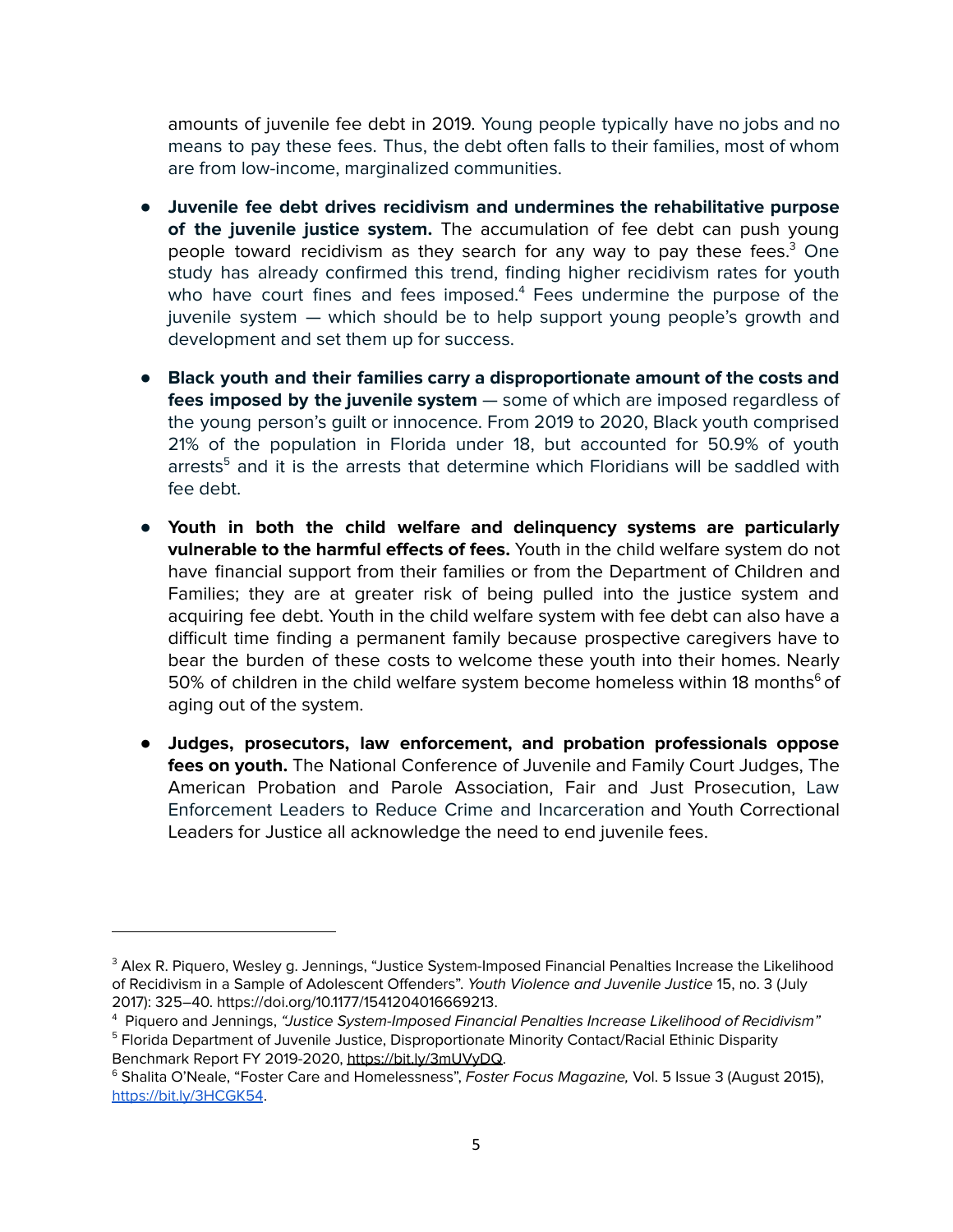## How Juvenile Fees and Court Costs Pile Up

Youth who enter the justice system face fees at nearly every stage of their journey through the courts — regardless of the offense or outcome of their case. Some or all of these court costs are automatically imposed on youth or their families in all cases and can include: court administration fees, medical care costs, public defender fees, probation supervision fees, the costs of detention, and surcharges.

For example, while all youth have a right to counsel and to have an attorney appointed for them if their family cannot afford one, there is a \$50 application fee to apply for a public defender and another fee to pay for a "free" attorney.

Youth placed on probation pay fees for supervision and additional fees if an ankle monitor is required. And because probation typically continues until all fees are paid, the fees for ongoing supervision and monitoring continue to mount. When families cannot pay these fees, some children are forced to remain on probation for years until they age out of the juvenile justice system. If these youth are ordered into detention or placement, their parents must also pay room and board fees to the state.

Youth moving through the justice system are also likely to incur a host of other costs including: the cost of their own prosecution, the expungement of their juvenile records, and the suspension and reinstatement of their drivers licenses.

#### **A CLOSER LOOK AT COURT COSTS:**

According to a recent survey of juvenile defenders in Florida:

- 100% of respondents reported that their jurisdictions assessed court costs in juvenile cases.
- 64.3% said their jurisdictions charged for probation costs such as supervision and electronic monitoring.
- 50% of juvenile defenders stated that youth were charged to have their records expunged.
- 78.6% of respondents said their judicial circuit charged a fee for a court appointed attorney.

**SOURCE:** Surveys conducted by Stetson University College of Law students in the Social Justice Advocacy Concentration, 2019  $^7$ 

 $<sup>7</sup>$  These surveys are on file with the Fines and Fees Justice Center and are available upon request.</sup>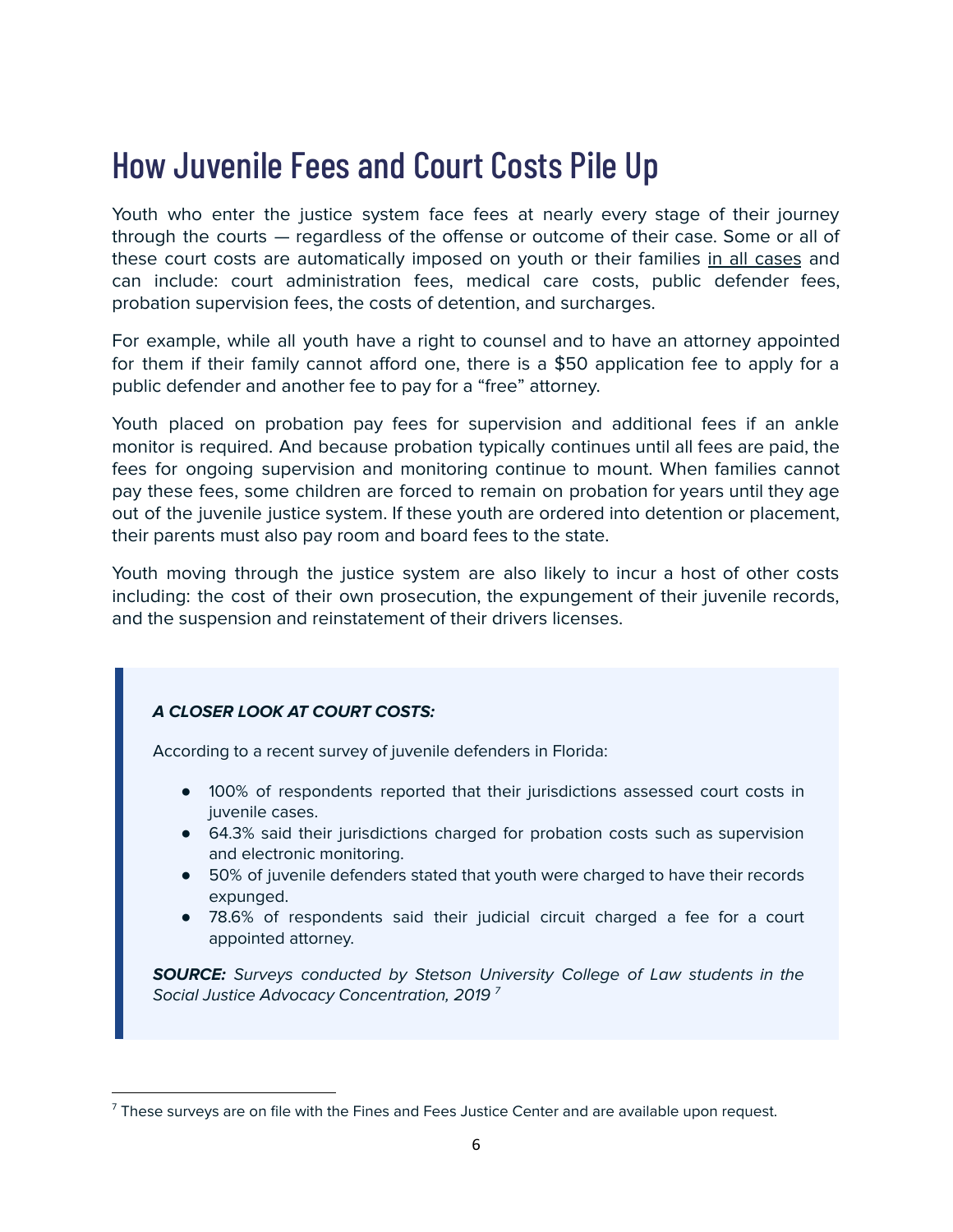For the complete list of costs, fees, and surcharges imposed on youth, including statutory authority, amounts, and where the money goes if it is collected, see **Appendix I**. For a sample memorandum of costs issued by the juvenile court, see **Appendix II**.

## Fees Harm Youth, Families, and the Community

Youth, as a class, are unable to pay costs and fees. Young people are either in school, too young to work, or in a position where working would disrupt schooling, counseling and other programs designed to help them. Their inability to pay fees results in a cascade of consequences that negatively impacts their families' financial stability and undermines public safety. For young people trying to get back on the right track, juvenile fee debt — which can total thousands of dollars — is an impossible hurdle to clear.

#### **Fees undermine the rehabilitative purpose of the juvenile justice system.**

From the inception of the juvenile justice system over 120 years ago, $<sup>8</sup>$  juvenile courts</sup> focused on rehabilitation, rather than punishment. These courts sought to "spare juveniles from the harsh proceedings in adult court" and "the stigma of being branded criminal"<sup>9</sup> and adopted a less punitive and more therapeutic approach. They recognized the clear distinction between juvenile misconduct and adult criminal conduct.

The rehabilitative purpose of the juvenile system is embedded in Florida's Juvenile Justice Act: "to increase public safety by reducing juvenile delinquency through effective prevention, intervention, and treatment services that strengthen and reform the lives of children."<sup>10</sup> The juvenile court has broad discretion to order services and responses that will help a child, including diversion services, substance abuse treatment, community service, and educational programs. Even when placed outside the home, youth are entitled to education and mental health services in recognition of the system's core prevention, support, and treatment goals, and the unique developmental needs of children.<sup>11</sup> Fees assessed against youth undermine these goals.<sup>12</sup>

<sup>&</sup>lt;sup>8</sup> First established in 1899 in Cook County, Illinois and then rapidly spread across the country, the juvenile court became the unifying entity that led to a juvenile justice system." See https://bit.ly/3zllFlc.

<sup>&</sup>lt;sup>9</sup> Office of Juvenile Justice and Delinquency Prevention, "Juvenile Justice Reform Initiatives in the States 1994-1996" pg. 36 (October 1997), <https://www.ojp.gov/pdffiles/reform.pdf>.

<sup>&</sup>lt;sup>10</sup> The Florida Legislature, "Florida Statutes", Fla. Stat. 985.01 (1)(a), <https://bit.ly/3JFmDF3>.

<sup>11</sup> Office of the State Courts Administrator, "Juvenile Delinquency Benchbook" (Florida June 2021) [https://bit.ly/3JIVeBZ.](https://bit.ly/3JIVeBZ)

 $12$  During recent litigation the State of Florida successfully argued that fees and costs are part of the punishment imposed on people who violate the law (pg. 4 of [https://bit.ly/3FPtSb4\)](https://bit.ly/3FPtSb4). In their subsequent opinion the 11th Circuit Court of Appeals agreed stating that "Court fees and costs imposed in a criminal sentence...are part of the state's punishment for a crime."(pg. 32 <https://bit.ly/3mV0Orh>). Punishing youth and/or their families upon whom the burden of fees and costs often fall is not consistent with the goals of the juvenile justice system.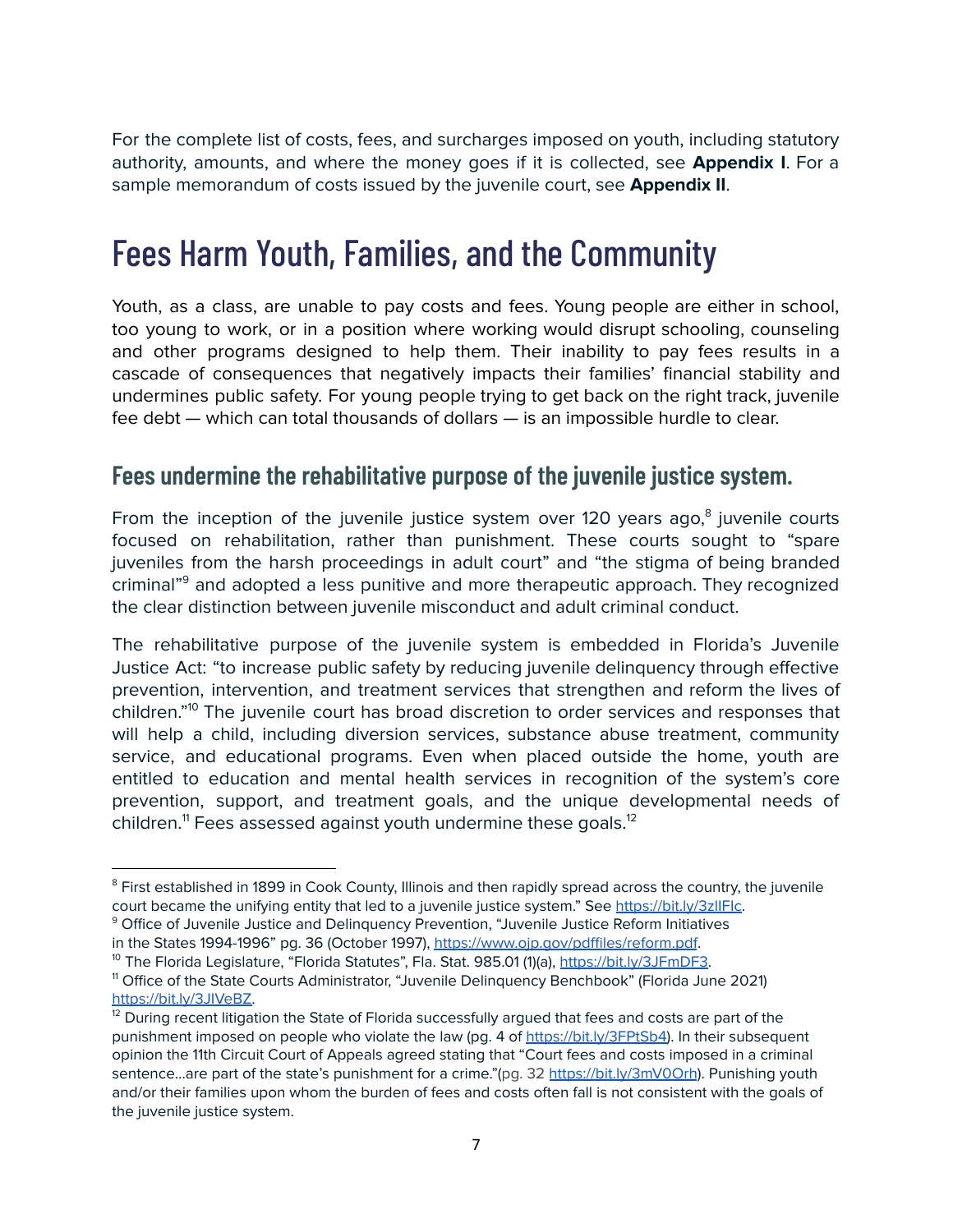Today, the principle that children are "different" from adults permeates American jurisprudence. The United States Supreme Court has relied repeatedly on an increasingly settled body of psychological and neurological research that "show[s] fundamental differences between juvenile and adult minds." The Court's decisions remind us of "what any person knows" — that youth is a "time and condition of life" marked by behaviors, perceptions, and vulnerabilities that change with age. Youth are "less mature and responsible than adults" and "lack the experience, perspective, and judgment to recognize and avoid choices that could be detrimental to them."<sup>13</sup> One of the key conclusions of this research is that children's attitudes, perceptions and behaviors are not fixed — but can, and often do, change over time.

#### **Juvenile fees deprioritize and disrupt education.**

Education is the primary driver in determining future opportunities for young people; and Florida's own education law requires youth to attend high school full time through age 18, with limited exceptions. Forcing young people to earn money to pay off system debt disrupts their capacity to focus on, and succeed in, school and is likely to lead to increased drop-out rates for system-involved youth.

#### **Juvenile fees increase recidivism and poverty.**

Youth who cannot pay are at increased risk of further system involvement, whether because of the increased family tensions, the added economic stress, or simply because some young people turn to illegal activities to try to raise the money to pay back their system debt. One study has already confirmed this trend, finding there were higher recidivism rates for youth with court fines and fees imposed.<sup>14</sup> Additionally, limited expungement opportunities for youth with juvenile records further restricts their access to employment opportunities.

This cycle of inability to pay and punishment for non-payment pushes youth deeper into the juvenile and criminal justice systems, and their families deeper into debt. Because youth cannot pay fees, this debt often falls on parents and families — many of whom are already struggling to pay basic living costs. The accumulation of juvenile fee debt often forces parents to choose between putting food on the table, paying for rent, paying for utilities — or paying down their child's court debt.

<sup>&</sup>lt;sup>14</sup> Piquero and Jennings, "Justice System-Imposed Financial Penalties..." <sup>13</sup> J.D.B. v. North Carolina, 564 U.S. 261, 273 (2011) (citing Roper v. Simmons, 543 U.S. 551, 569 (2005)); Eddings v. Oklahoma, 455 U.S. 104, 115 (1982), <https://supreme.justia.com/cases/federal/us/564/261/>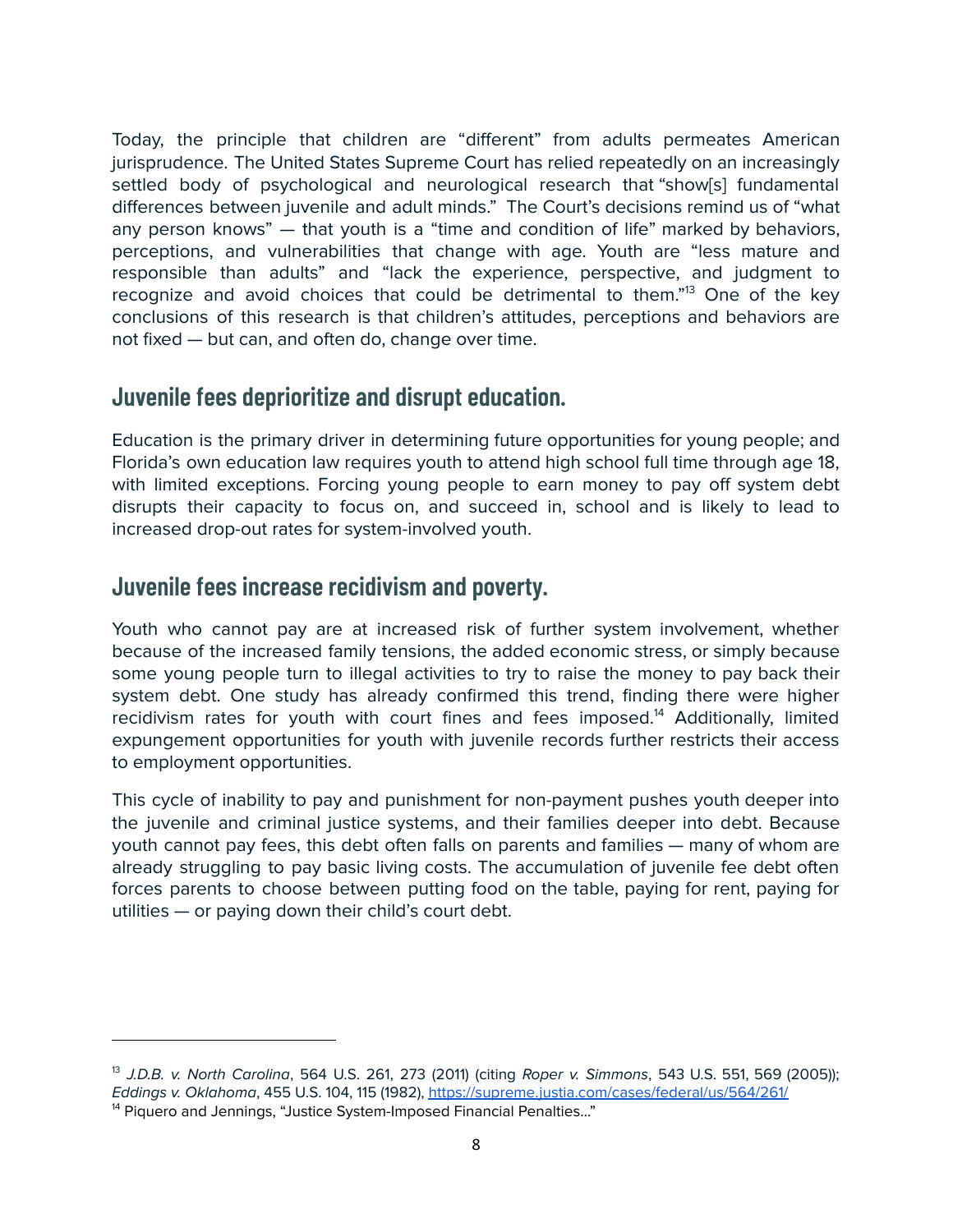#### **STRUGGLING FAMILIES HAVE NO SPARE INCOME TO PAY COURT FEES**

In Florida, a person working on a minimum wage salary grosses \$1600/month (less than \$20,000/year). The yearly costs<sup>15</sup> for a single parent raising one child in Florida are:

- Approx. \$4,500/year in food costs
- Approx. \$8,000/year in child care costs
- Approx. \$9,000/year in medical costs
- Approx. \$15,000 in housing costs
- Approx. \$9,000 in transportation

These costs alone, which total approx. \$45,500, far outpace a single parent's minimum wage income; and fees from the justice system inevitably heighten family debt.

#### **Fees exacerbate racial disparities.**

Despite similar rates of offending, Black youth are disproportionately impacted by system involvement. They are arrested at higher rates, processed into the juvenile and criminal systems at higher rates, and are more likely to be incarcerated if adjudicated or convicted. In Fiscal Year 2019-2020, Black youth comprised 21% of the population in Florida under 18, but accounted for 50.9% of youth arrests and 53.8% of adjudications.<sup>16</sup> As a result, Black youth and their families bear a disproportionate amount of the costs and fees imposed by the juvenile and criminal systems. They also face higher unemployment rates and poverty rates, coupled with lower education rates. The convergence of these factors mean that the families and youth that require the most support experience the most severe levels of state imposed debt and punishment.

#### **Fees are especially damaging to youth in the child welfare system.**

Youth in both the child welfare system and delinquency system are particularly vulnerable to the harmful impacts of fees. They don't have families to fall back on for support, and the Department of Children and Families, which has become their guardian, does not pay their debts. These youth also face increased incidence of involvement in the juvenile justice system, where they can be adjudicated for running away from a placement or acting out in residential facilities. After youth age out of the child welfare

<sup>&</sup>lt;sup>15</sup> Massachusetts Institute of Technology, Department. of Urban Studies and Planning, Living Wage Calculator for Florida, <https://livingwage.mit.edu/states/12>; see **Appendix IV**.

<sup>&</sup>lt;sup>16</sup> Florida Department of Juvenile Justice, Disproportionate Minority Contact/Racial Ethinic Disparity Benchmark Report FY 2019-2020, <https://bit.ly/3mUVyDQ>.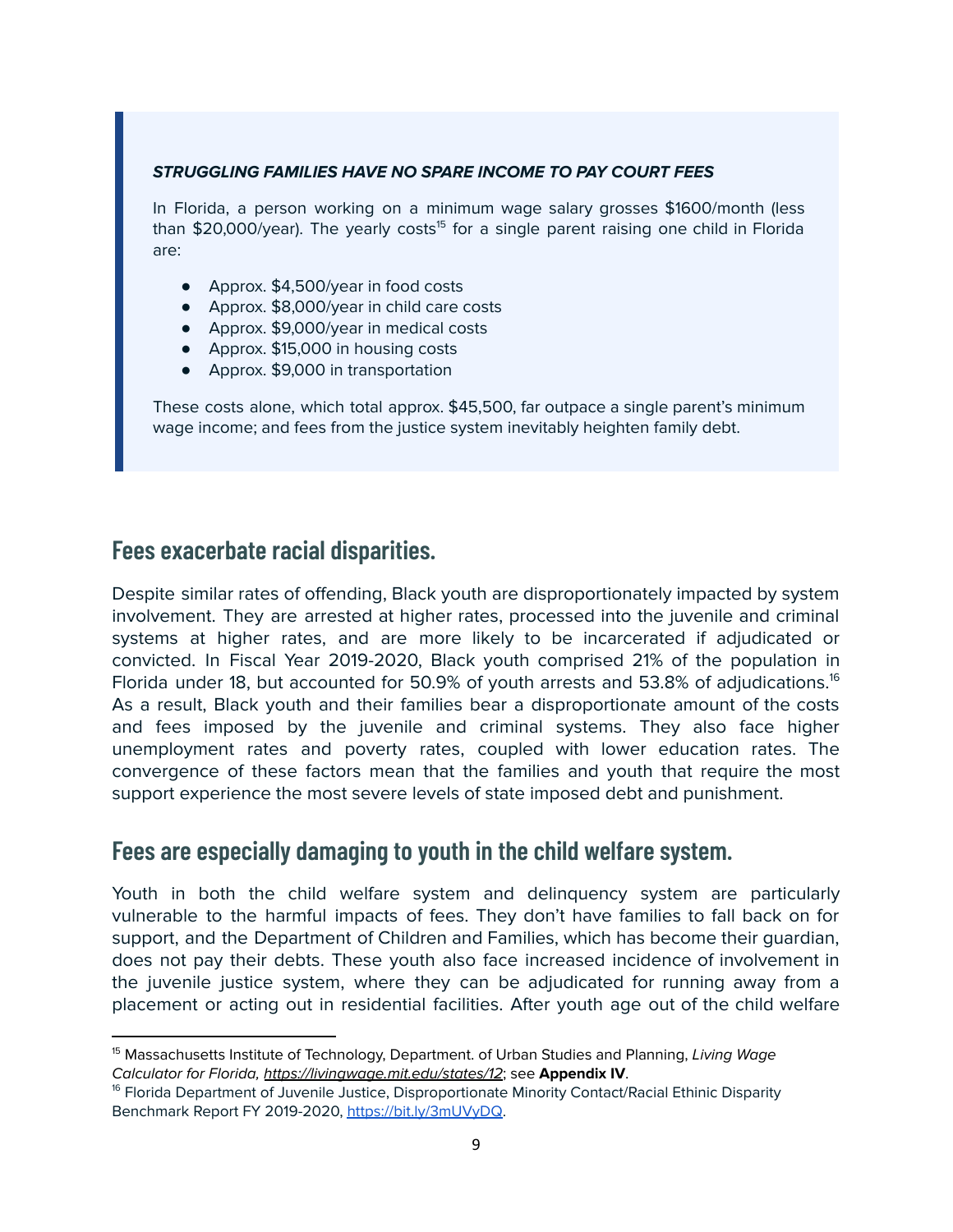system, 40-50% become homeless within 18 months. $^{17}$  In Florida, youth between the ages of 18 and 21 in the child welfare system can qualify for continuing care only if they meet certain educational requirements.

"Through no fault of their own, foster youth typically do not have the family connections or wherewithal to satisfy the fees. Worse yet, owing fees can make it hard for children to find a permanent family because prospective caregivers have to bear the burden of these costs to welcome the youth into their homes."

**- Paul Nigro, Florida Guardian Ad Litem regional director**

#### **DEVON'S STORY**

After his father's rights were terminated and his mother's relinquished, Devon was placed into the care of the Department of Children and Families. Fortunately, Devon and his grandmother were very close and so she made plans to adopt him.

But adopting Devon meant taking on \$1200 in court fees that had been assessed to him in a prior delinquency adjudication. Even though he completed more than 120 hours of community service, wrote letters of apology, and took the required anger management class, Devon's case would not be terminated until these fees were paid. His grandmother had no way to earn the income needed to pay these — and so could not take on the debt required to adopt him.

Fortunately for Devon and his grandmother, a dedicated Guardian ad Litem ("GAL") team filed a motion in the Circuit Court to have the fees waived due to hardship. When the motion succeeded, they were told it was the first — and only — time that fees had been waived in that court.

## Juvenile Fee Revenue is Not Worth the Cost

Revenue collected from juvenile fees is not worth the cost to Florida's families or government. Because youth as a class cannot pay, and youth involved in the juvenile system are disproportionately from poor families, the fee debt imposed on children and their families is almost entirely uncollectible. In the 2019 calendar year, only 11% — or \$547,973 — of the \$5.1 million dollars assessed against youth was collected. Additionally, this negligible amount of revenue collected from fees does not even account for the

<sup>&</sup>lt;sup>17</sup> O'Neale, "Foster Care and Homelessness".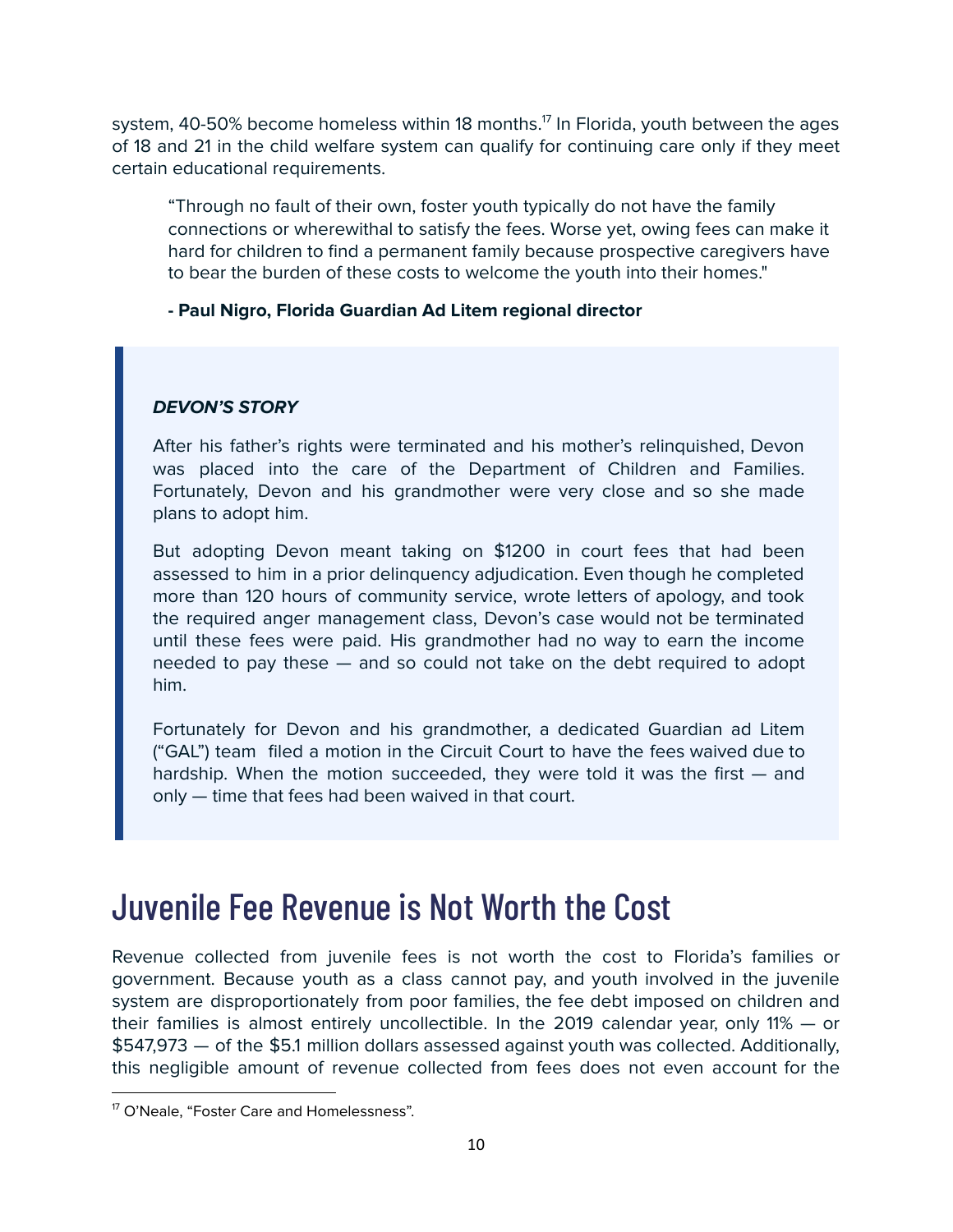costs associated with the assessment and collection of fee debt including salaries, benefits and non-personnel expenses.

In a 2007 report, the Office of Program Policy Analysis & Government Accountability (OPPAGA) recommended that "the Clerks of Court Operations Corporation should consider modifying the collection standard for the juvenile delinquency division [set then as now at 9%] as collections are small, thereby allowing clerks to target their resources toward divisions where defendants are more likely to be able to pay."

The Clerks of Court, who are responsible for collecting court debt and reporting on yearly collections, have also repeatedly recognized that youth cannot pay, noting in their 2019 5 Quarter report for Alachua (2019): "This group does not have jobs"; for Dixie (2019): "Juveniles and their families are historically unable to pay"; Escambia (2019): "The local economy and ability to pay affect the collection rate."<sup>18</sup>

Florida law requires that unpaid court fees be sent to private debt collection companies; and still, collections data show that these private efforts have little impact on collections received. Of the counties that reported data on the private collection of juvenile fees in 2019, all reported negligible amounts of fee revenue received.



Source: Florida CCOC Collection Agent '19-'20 Annual Report. For additional county rates, please see **Appendix III**.

<sup>&</sup>lt;sup>18</sup> Clerk of Court Quarterly Collections Performance Measure reports on file with authors and available upon request.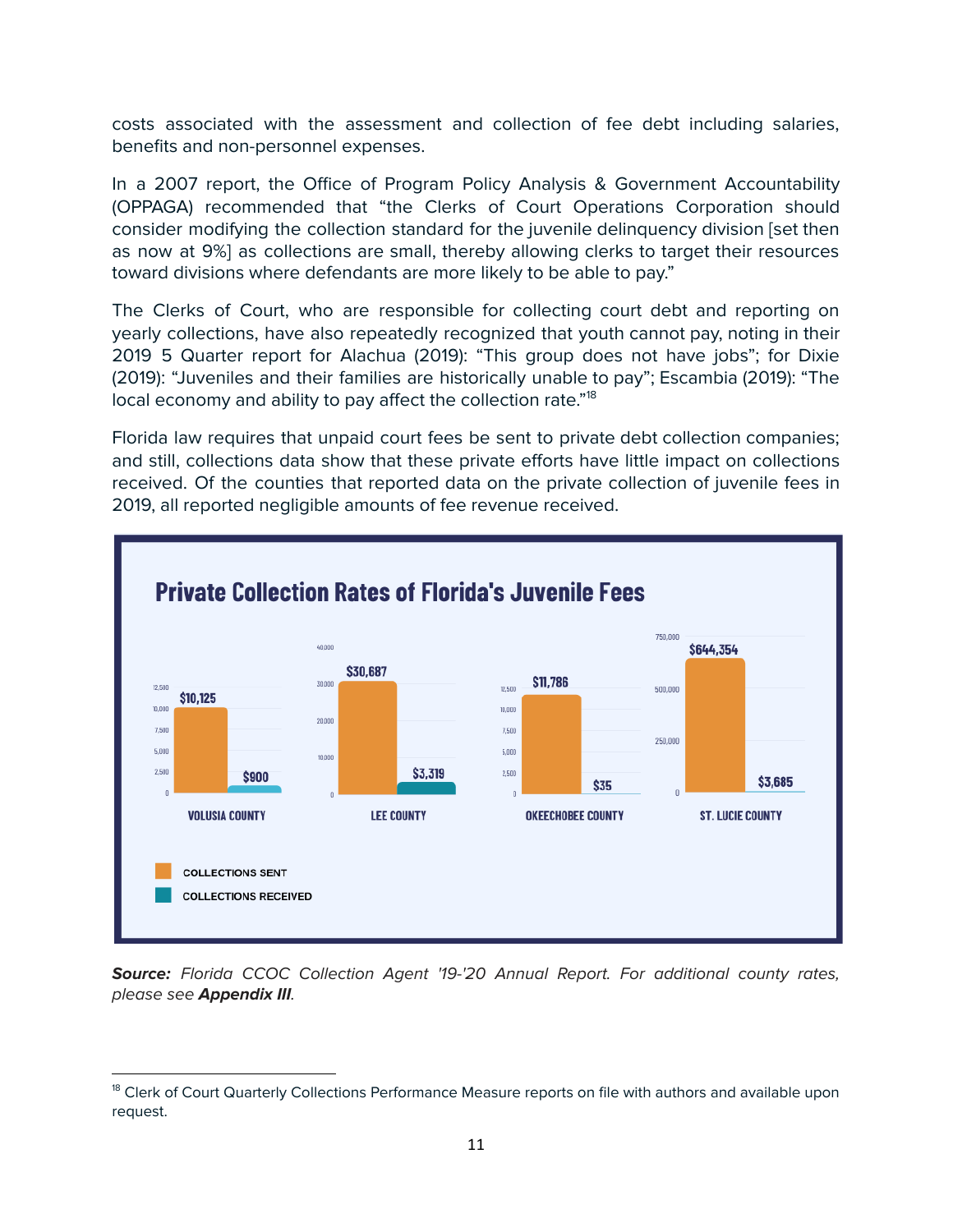## Organizations that Oppose Fees on Youth

**National Conference of Juvenile and Family Court Judges —** the oldest judicial membership organization in the country recognizes that core functions necessary for the nation's juvenile courts should be fully funded by governmental revenue and not by revenue generated by fines, fees, and costs.<sup>19</sup>

**The American Probation and Parole Association —** the leading voice of the community corrections industry, and the field's leading professional membership association, recognizes that officers are spending time collecting financial assessments instead of focusing on their responsibilities to supervise and assist in rehabilitation. The Association calls for a focus on restitution over fines and fees. 20

**Fair and Just Prosecution —** an organization that brings together newly-elected local prosecutors as part of a network of leaders committed to promoting a justice system grounded in fairness, equity, compassion, and fiscal responsibility calls for the abolition of fines and fees during the COVID pandemic, and urges states to work to make these law and policy changes permanent.<sup>21</sup>

**Law Enforcement Leaders to Reduce Crime and Incarceration —** a group made up of over 200 current and former police chiefs, sheriffs, federal and state prosecutors, attorneys general, and correctional officials from all 50 states calls for an end to the imposition of criminal justice debt on youth. $^{22}$ 

**Youth Correctional Leaders for Justice —** a coalition of current and former leaders of youth justice agencies called for the immediate suspension of all fines and fees during the COVID pandemic.<sup>23</sup>

<sup>&</sup>lt;sup>19</sup> "Resolution Addressing Fines, Fees and Costs in Juvenile Courts", National Council of Juvenile and Family Court Judges, March 2018, [https://bit.ly/3sXfvhu.](https://bit.ly/3sXfvhu)

<sup>&</sup>lt;sup>20</sup> "Resolution on the Use of Monetary Judgments for Justice-Involved Individuals", American Probation and Parole Association, March 2017, [https://bit.ly/3FPzPVs.](https://bit.ly/3FPzPVs)

<sup>&</sup>lt;sup>21</sup> "Call For a Nationwide Moratorium on Juvenile Fees and Fines", May 2020, <u><https://bit.ly/3mRE1g8></u>.

 $^{22}$  "Ensuring Justice and Public Safety: Federal Criminal Justice Priorities for 2020 and Beyond, Law Enforcement Leaders to Reduce Crime & Incarceration, April 2020, <https://bit.ly/332Hpxl>.

<sup>&</sup>lt;sup>23</sup> "Recommendations for Youth Justice Systems During the COVID-19 Emergency", Youth Correctional Leaders for Justice, (March 2020) https://ycli.org/covid19statement.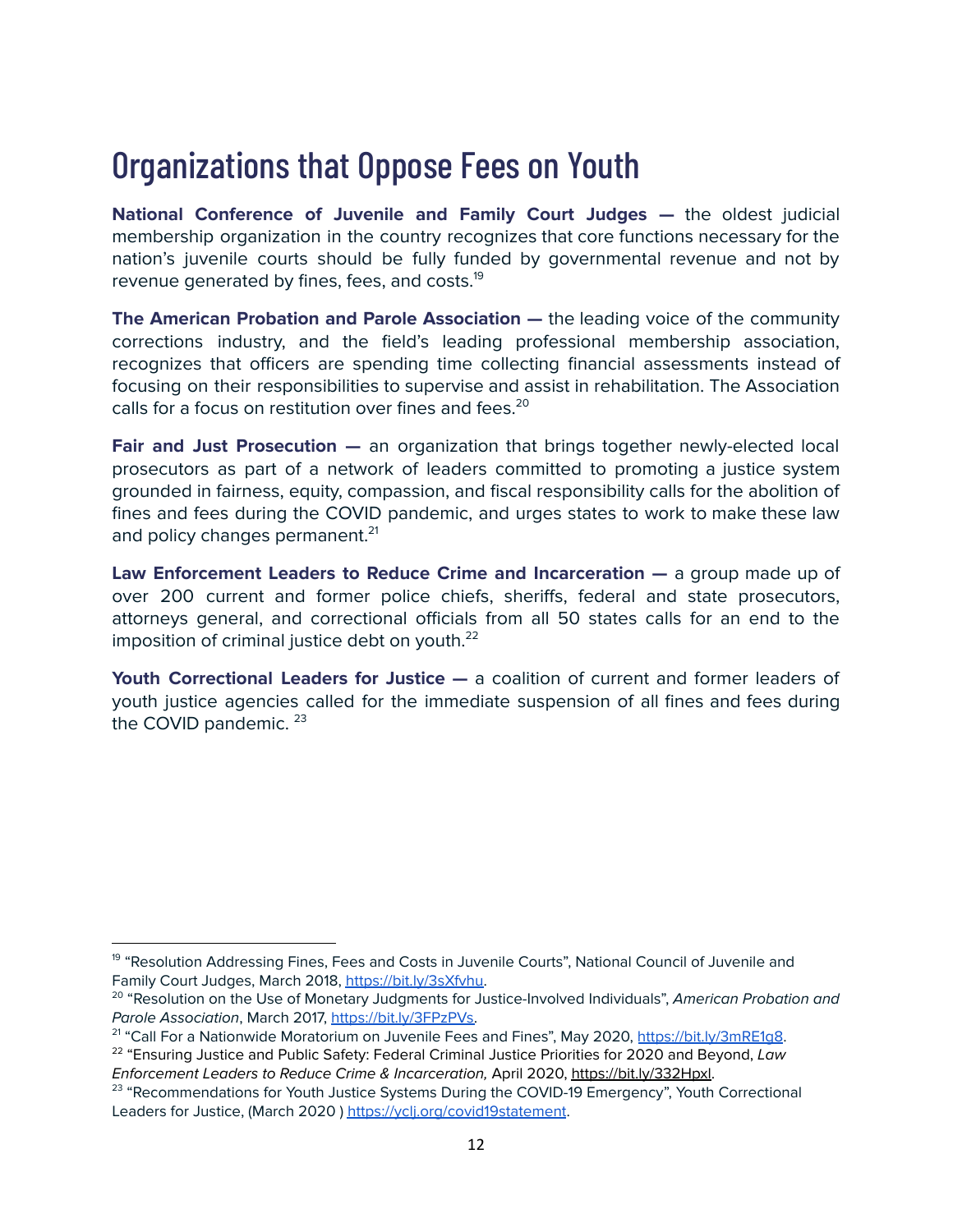## States Across the Country Are Eliminating Juvenile Fees

In just seven years, a growing number of states — both red and blue — have enacted reforms to curb juvenile fees and protect children in the juvenile system.

**Texas** — In 2021, Texas eliminated a wide range of juvenile fees, including fees for court-ordered treatment, out-of-home placements, graffiti eradication, diversion, DNA testing, teen court, teen dating violence court, drug education, and alcohol awareness.

**Louisiana —** In 2021, Louisiana eliminated all fees for those under age 18 in both the juvenile and adult systems, including fees for care and treatment, counsel, and probation supervision.

**Oregon –** In 2021, Oregon eliminated all fees and fines and wiped away all outstanding juvenile justice system debt.

**New Mexico —** In 2021, New Mexico eliminated all juvenile fees and fines, including penalties of up to \$100 for possession of marijuana and the nonrefundable "application fee" for a public defender.

**Colorado —** In 2021, Colorado eliminated all juvenile fees and discharged all outstanding juvenile fee debt.

**Virginia —** In 2021, Virginia eliminated juvenile fees charged to the parents of youth detained or committed to the state Department of Juvenile Justice.

**New Jersey —** In 2021, New Jersey passed two bills eliminating almost all remaining fees and financial penalties, and canceled all outstanding debt related to these fees.

**Maryland —** In 2020, Maryland eliminated all juvenile fees and fines, including fees for legal representation, cost of care, and other court costs, and fines imposed for motor vehicle violations, possession of tobacco, and falsifying identification. The law also ended the collection of outstanding debt.

**New Hampshire —** In 2020, New Hampshire costs of services and child support imposed on parents of youth in the justice system.

**Nevada —** In 2019, Nevada eliminated all juvenile fees, including fees for cost of care, court programs, drug and alcohol evaluation, and court-appointed representation.

**California —** In 2018, California eliminated almost all juvenile court fines and fees. Legislation in 2020 forgave all outstanding juvenile justice system debt.

**Washington —** In 2015, Washington eliminated numerous juvenile diversion fees, court costs, appellate courts fees, adjudication fees, and certain fines.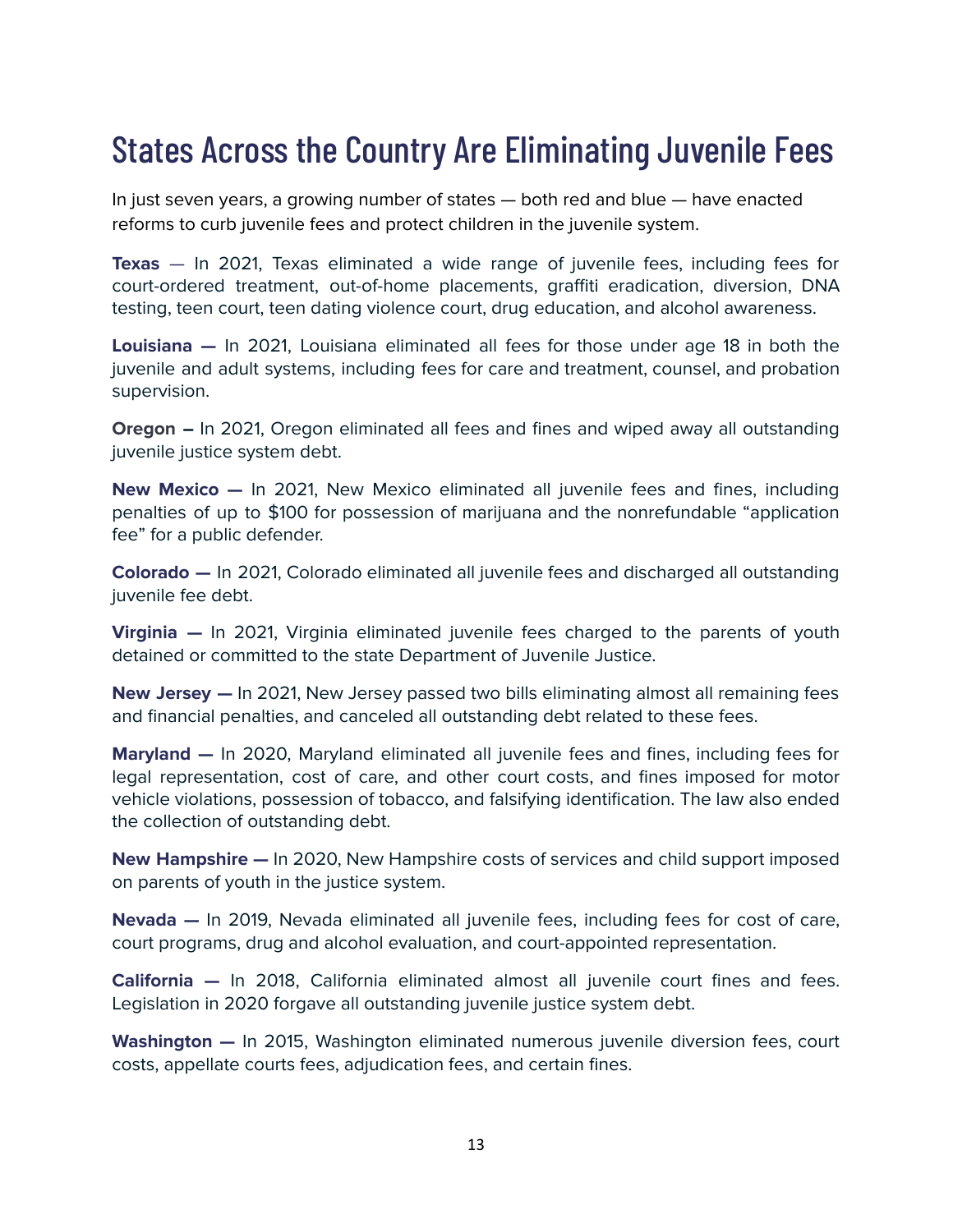# Why Florida Should Lead the Next Wave of States Ending Juvenile Fees

Over the past decade, the Florida Legislature has promoted children's futures by removing roadblocks to jobs, education and vocational training, and safe housing.

The Legislature has recognized that many childhood misbehaviors are rooted in a response to trauma, victimization, and untreated mental health issues, and that intervention and treatment are better courses of action than harsh penalties, sanctions, and overly restrictive programs. This has led to several successful reforms aimed at improving the lives of young people including:

**The Safe Harbor Act** presumed victimization and coercion into child sex trafficking rather than delinquency (2012)

**Lowering the age for expunction of juvenile records** and keeping records confidential by providing law enforcement the authority to not place juvenile arrests online (2014)

**Expanding civil citations** has resulted in tens of thousands of children avoiding needless arrest records (2015)

**Banning child marriage** has practically eliminated forced marriage (2018)

**Expanding juvenile diversion opportunities** has given children new paths to clearing their records (2018); and, removing the statute of time limitation for sexual battery against children has brought abusers to justice (2020).

**Expanding automatic expunction for nonjudicial juvenile arrest records** for any offense if the individuals completed diversion programs, passed both the House and Senate unanimously but vetoed by the Governor (2021), has been revised and is expected to pass unanimously again and be signed into law next year.

The **Debt-Free Justice for Children Act** (HB257/SB428) is the next step in Florida's efforts to prioritize and protect children's futures. This bill would eliminate 31 court fees and costs currently imposed on all youth up to age 18 and their families, and extend these protections for youth who qualify for extended care in the child welfare system up to age 21. The law would also vacate all outstanding fee orders, vacate the related debt, and reinstate driving privileges for those youth who lost them for failure to pay fees.

The Debt-Free Justice for Children Act will give youth the chance to pursue their dreams without the burden of fee debt. It will help families rediscover the hope that is too often crushed by piling court bills; and it will provide Florida with a key opportunity to lead the next wave of states ending juvenile fees.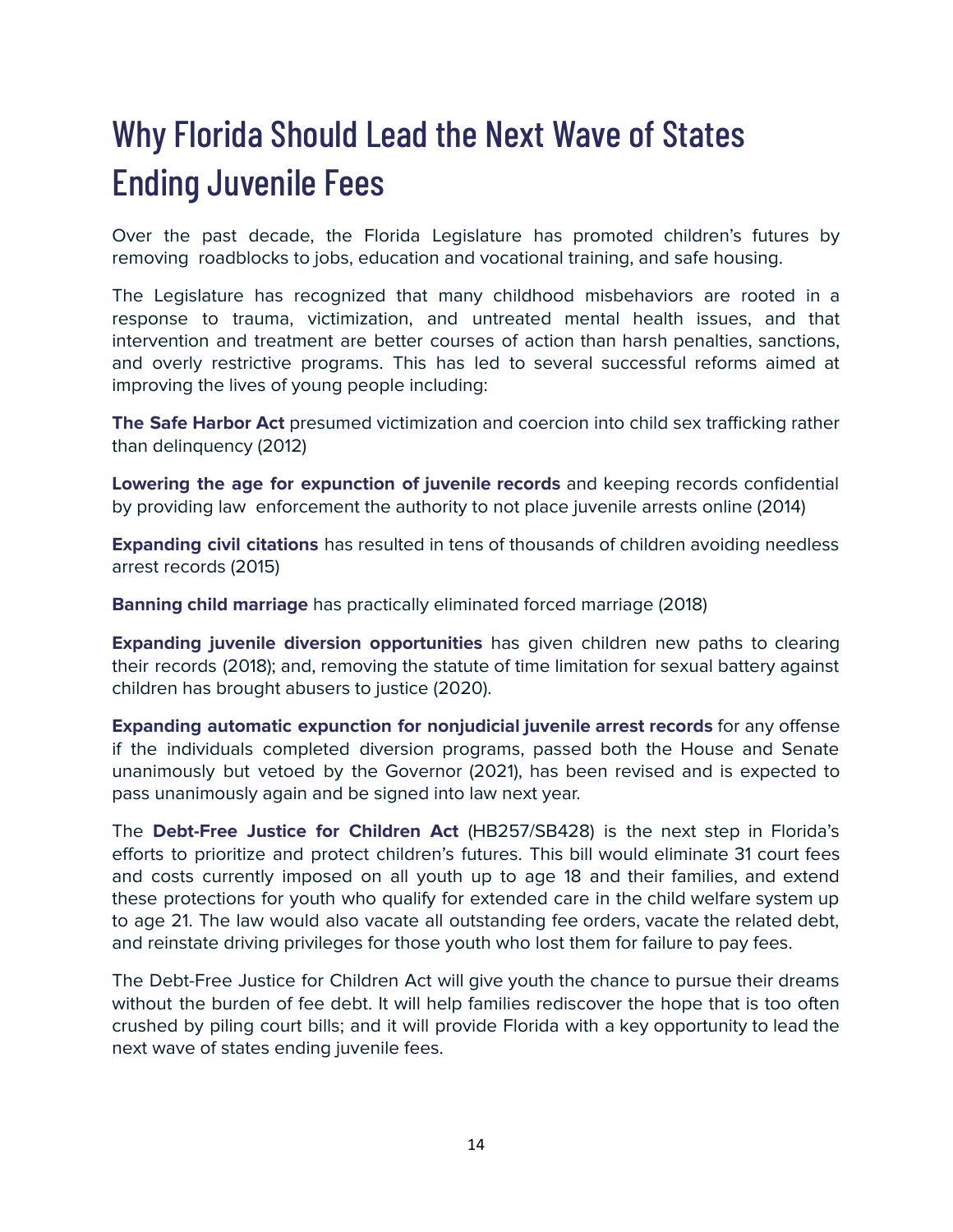# Appendices

## **APPENDIX I: List of Florida's Costs and Fees Imposed on Youth**

| <b>Court Costs, Fees,</b><br>and Service Charges<br><b>Description</b>           | <b>Juvenile</b>                                      | Young<br><b>Adult/Crossover</b>                | If collected, where are<br>the fees distributed?                                                                                                                     |  |
|----------------------------------------------------------------------------------|------------------------------------------------------|------------------------------------------------|----------------------------------------------------------------------------------------------------------------------------------------------------------------------|--|
| Indigent/Public<br><b>Defender Application</b><br>Fee (Florida Statute<br>27.52) | \$50                                                 | \$50                                           | 98% to the Indigent<br><b>Criminal Defense Trust</b><br>Fund, 2% for<br>administrative<br>costs/General Revenue                                                      |  |
| <b>Driver License</b><br>Reinstatement Fee -<br>Civil (FL Statute<br>318.15      | \$60                                                 | \$60                                           | <b>Highway Safety</b><br><b>Operating Trust Fund</b>                                                                                                                 |  |
| License Suspension -<br>Criminal<br>(FL Statute 322.245)                         | \$25 Delinquency<br>Fee<br>\$60 Reinstatement<br>Fee | \$25 Delinquency Fee<br>\$60 Reinstatement Fee | Delinquency Fee: \$10 to<br>General Revenue; \$15 to<br>the Clerk of the Court:<br><b>Reinstatement Fee:</b><br><b>Highway Safety</b><br><b>Operating Trust Fund</b> |  |
| Court Costs - Crime<br>Prevention<br>(FL Statute<br>775.083(2))                  | \$20 Misdemeanor,<br>Other<br>\$50 Felony            | \$20 Misdemeanor,<br>Other<br>\$50 Felony      | <b>Crime Prevention Fund</b>                                                                                                                                         |  |
| <b>Additional Court</b><br>Costs<br>(FL Statute 938.01)                          | N/A                                                  | \$3                                            | 92% to FDLE CJ<br><b>Standards and Training</b><br>TF; 6.3% to FDLE Op.<br>TF; 1.7% to DCFS DV TF                                                                    |  |
| Crimes<br><b>Compensation Trust</b><br><b>Fund Cost</b><br>(FL Statute 938.03)   | \$50                                                 | \$50                                           | \$49 to Crimes<br><b>Compensation Trust</b><br>Fund; \$1 to the Clerk of<br>the Court                                                                                |  |
| Add. Court Costs<br>N/A<br>(FL Statute 938.05)                                   |                                                      | \$225 Felony<br>\$60 Misdemeanor               | \$25/\$10 to General<br>Revenue; Remainder to                                                                                                                        |  |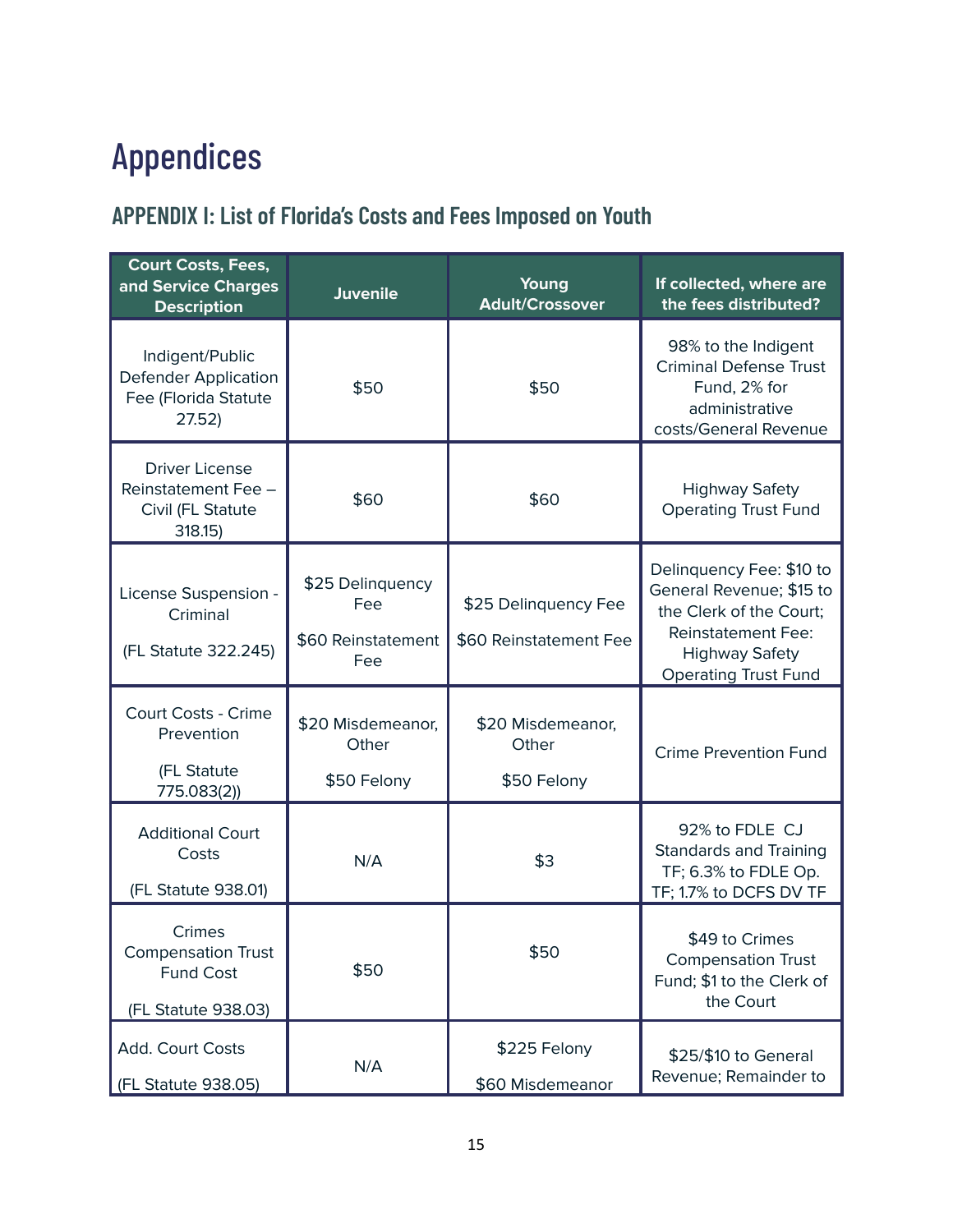|                                                                                                             |            | \$60 Criminal Traffic | Fine and Forfeiture<br>Fund                                                                                         |  |  |
|-------------------------------------------------------------------------------------------------------------|------------|-----------------------|---------------------------------------------------------------------------------------------------------------------|--|--|
| Fee imposed in<br>controlled substance<br>offense (FL Statute<br>938.055)                                   | N/A        | \$100                 | Operating Trust Fund of<br>the Department of Law<br>Enforcement                                                     |  |  |
| Court Cost - Crime<br><b>Stoppers</b><br>(FL Statute 938.06)                                                | N/A        | \$20                  | \$17 to Crime Stopper<br>Trust Fund; \$3 to Clerk<br>of Court                                                       |  |  |
| Surcharge - Domestic<br>Violence program<br>funding<br>(FL Statute 938.08)                                  | N/A        | \$201                 | \$85 to the Domestic<br><b>Violence Trust Fund:</b><br>\$115 to the county; \$1 to<br>the Clerk of the Court        |  |  |
| Surcharge - Rape<br><b>Crisis Centers</b><br>(FL Statute 938.085)                                           | \$151      | \$151                 | \$150 to the Rape Crisis<br>Program Trust Fund; \$1<br>to the Clerk of the Court                                    |  |  |
| <b>Additional Court Cost</b><br>(FL Statute 938.10)                                                         | \$151      | \$151                 | \$50 to Guardian Ad<br>Litems; \$100 for<br><b>Children's Advocacy</b><br>Centers; \$1 to the Clerk<br>of the Court |  |  |
| <b>Additional Court</b><br><b>Cost-Misdemeanors</b><br>involving drugs or<br>alcohol<br>(FL Statute 983.13) | N/A        | \$15                  | \$14 to County Drug<br>Abuse Trust Fund; \$1 to<br>the Clerk of the Court                                           |  |  |
| <b>Additional Court</b><br><b>Cost-Local Criminal</b><br><b>Justice Education</b><br>(FL Statute 938.15)    | N/A        | \$2                   | To the county for criminal<br>justice education                                                                     |  |  |
| <b>Additional Court</b><br>Cost-Teen Court<br>(FL Statute 938.19)                                           | Up to $$3$ | Up to $$3$            | Teen Court, 5%(\$0.15)<br>retained by the Clerk for<br>admin. costs.                                                |  |  |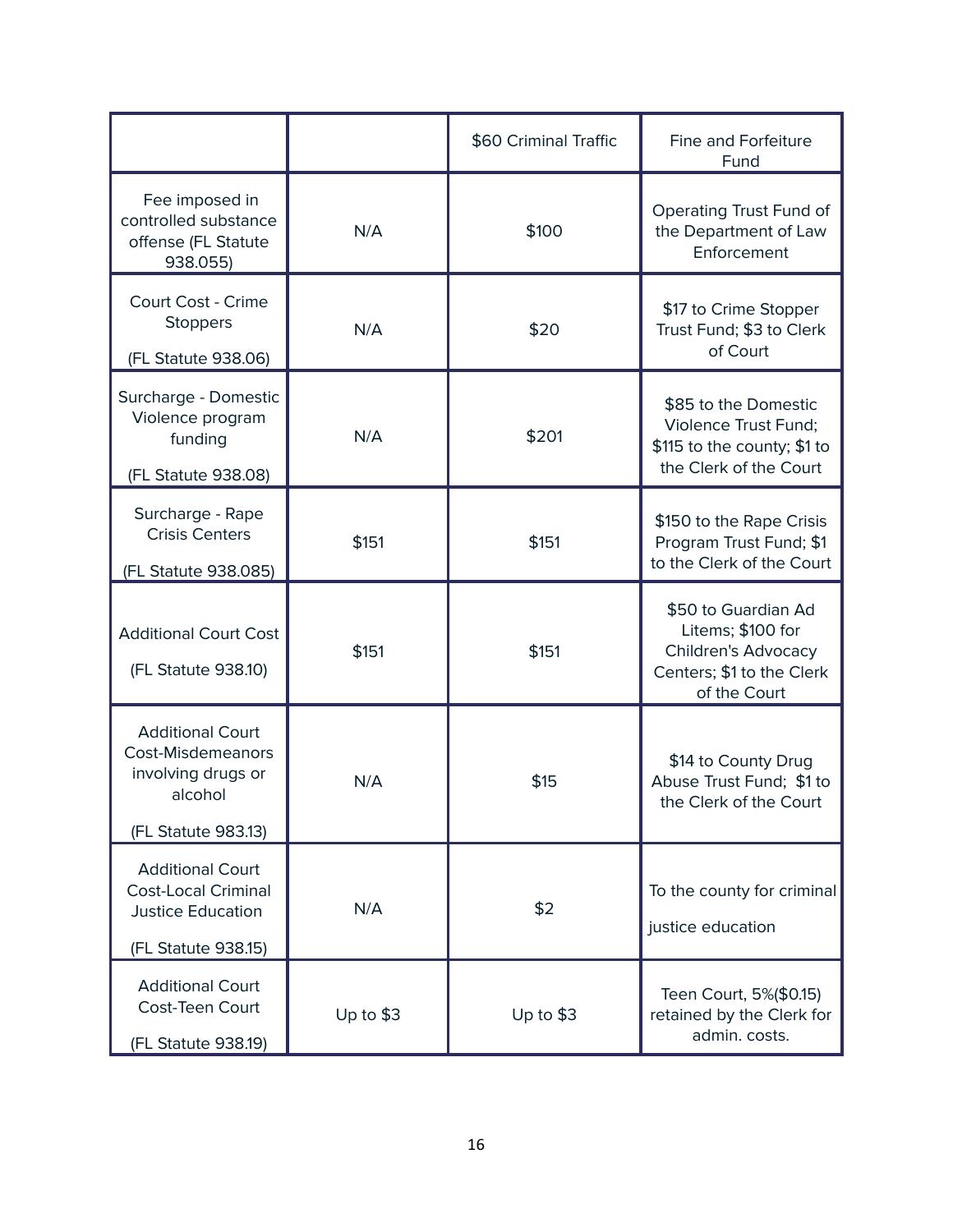| Additional<br>Assessment- Alcohol<br>and Drug Abuse<br>Programs<br>(FL Statute 938.23)          | N/A                                                                                                     | Amount up to statutory<br>fine amount of<br>underlying charge                                                                                   | County Alcohol and<br>Other Drug Abuse Trust<br>Fund or Grants and<br>Donations Trust Fund of<br>the Dept. of Children<br>and Families                                           |  |  |
|-------------------------------------------------------------------------------------------------|---------------------------------------------------------------------------------------------------------|-------------------------------------------------------------------------------------------------------------------------------------------------|----------------------------------------------------------------------------------------------------------------------------------------------------------------------------------|--|--|
| <b>Cost of Prosecution</b><br>and Investigation<br>(FL Statutes<br>938.27/985.032)              | No less than \$50<br>for misdemeanor<br>or criminal traffic;<br>no less than \$100<br>for felony        | No less than \$50 for<br>misdemeanor or<br>criminal traffic; no less<br>than \$100 for felony                                                   | To entity that incurred<br>investigation expense<br>(agency trust funds,<br>FDLE); Cost of<br>prosecution to State<br><b>Attorneys Revenue Trust</b><br>Fund                     |  |  |
| <b>Cost of Public</b><br>Defender<br>(FL Statute 938.29)                                        | No less than \$50<br>for misdemeanor<br>or criminal traffic;<br>no less than \$100<br>for felony or VOP | No less than \$50 for<br>misdemeanor or<br>criminal traffic; no less<br>than \$100 for felony or<br><b>VOP</b>                                  | Indigent Criminal<br>Defense Fund                                                                                                                                                |  |  |
| <b>Additional Court</b><br>Costs and<br>Surcharges<br>(FL Statute 939.185)<br>(Miami-Dade Only) | $$65 + $85$                                                                                             | $$65 + $85$                                                                                                                                     | Clerk of Court's Fine<br>and Forfeiture Fund                                                                                                                                     |  |  |
| <b>Expungement Fee</b><br>(FL Statute 943.0515)                                                 | \$75                                                                                                    | N/A                                                                                                                                             | Department of Law<br><b>Enforcement Operating</b><br><b>Trust Fund</b>                                                                                                           |  |  |
| <b>Subsistence Fees</b><br>(FL Statute 944.485)                                                 | N/A                                                                                                     | Amount of daily<br>subsistence costs                                                                                                            | Department of<br>Corrections                                                                                                                                                     |  |  |
| Cost of Supervision,<br><b>Electronic Monitoring</b><br>(FL Statute 948.09)                     | N/A                                                                                                     | NTE actual cost +<br>\$2/month surcharge;<br>Misdemeanor<br>Supervision<br>\$40+/month; Cost of<br>electronic<br>monitoring/urinalysis,<br>etc. | NTE actual cost &<br>\$2-DOC for probation<br>officer's training &<br>Equipment; \$40 to<br>supervision provider;<br>Costs of electronic<br>monitoring/urinalysis to<br>provider |  |  |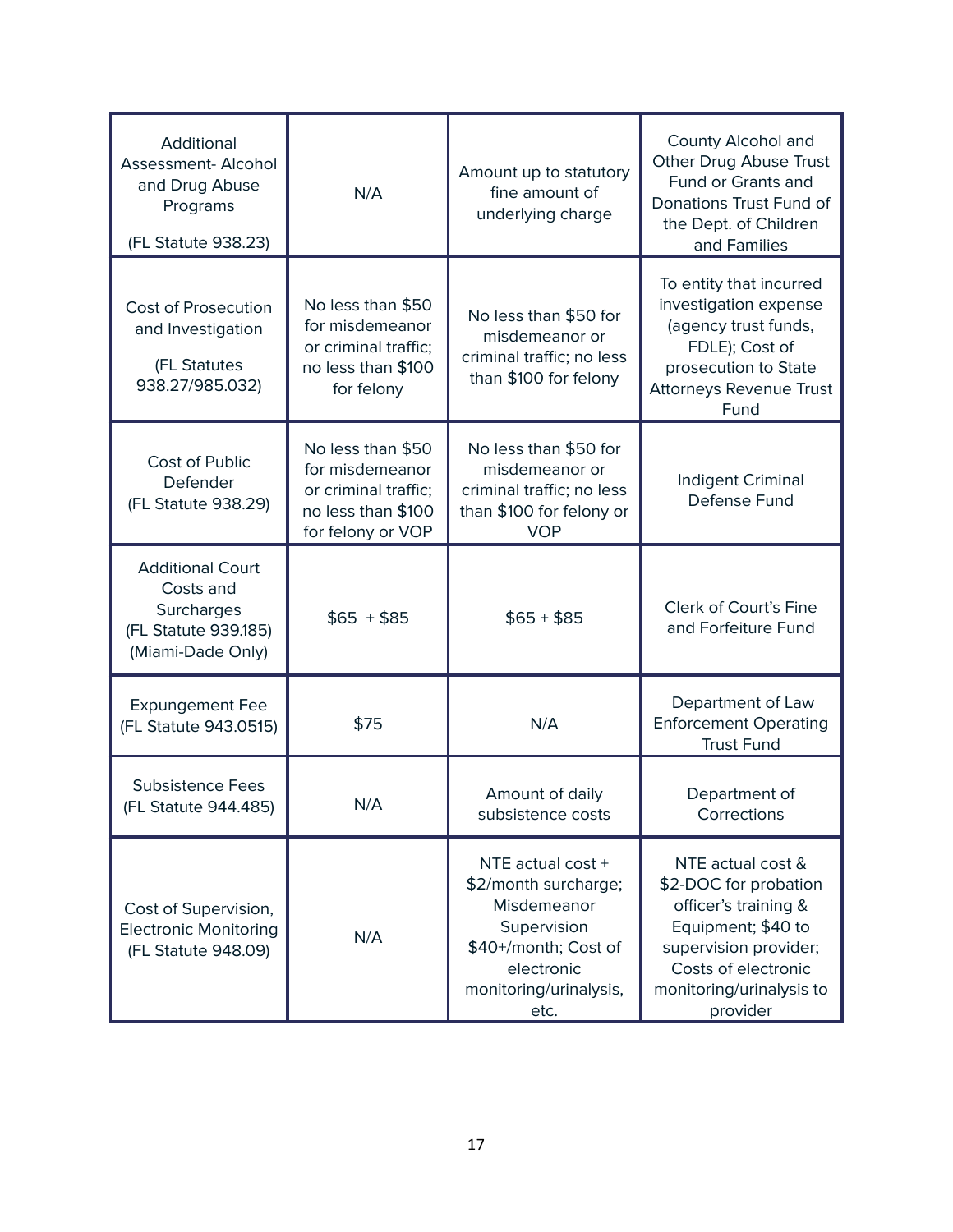| Reimbursement to<br>Crime Victims'<br><b>Services Office</b>                                                                      | Up to \$1000                                                                                | Up to \$1000 | <b>Crimes Compensation</b><br><b>Trust Fund</b>                                                                                            |  |  |
|-----------------------------------------------------------------------------------------------------------------------------------|---------------------------------------------------------------------------------------------|--------------|--------------------------------------------------------------------------------------------------------------------------------------------|--|--|
| (FL Statute 960.28)<br><b>Right to Counsel</b><br>(FL Statute 985.033)                                                            | Right to counsel,<br>eliminates waiver,<br>reasserts no fee<br>for indigency<br>application | N/A          |                                                                                                                                            |  |  |
| Cost of Supervision<br>and<br>Cost of Care<br>(FL Statute 985.039)                                                                | \$1/Day, \$5/Day<br>(Assessed against<br>parent(s)/guardian)                                | N/A          | Department of Juvenile<br>Justice                                                                                                          |  |  |
| Civil Citation and<br><b>Prearrest Diversion</b><br>programs<br>(FL Statute 985.12)                                               | Program Fee<br>(Judicial Circuit to<br>determine)                                           | N/A          | If the program imposes<br>a fee, the clerk of the<br>court of the applicable<br>county must receive a<br>reasonable portion of<br>the fee. |  |  |
| Neighborhood<br>Restorative Justice<br>programs<br>(FL Statute 985.155)                                                           | Bond payment by<br>parent/guardian                                                          | N/A          |                                                                                                                                            |  |  |
| Medical, psychiatric,<br>psychological,<br>substance abuse,<br>educational<br>examination and<br>treatment<br>(FL Statute 985.18) | Reimbursement for<br>expenses of<br>emergency<br>treatment or care                          | N/A          | The county or the state                                                                                                                    |  |  |
| <b>Court and Witness</b><br>Fees (FL Statute<br>985.331)                                                                          | Varies                                                                                      | N/A          | The witness                                                                                                                                |  |  |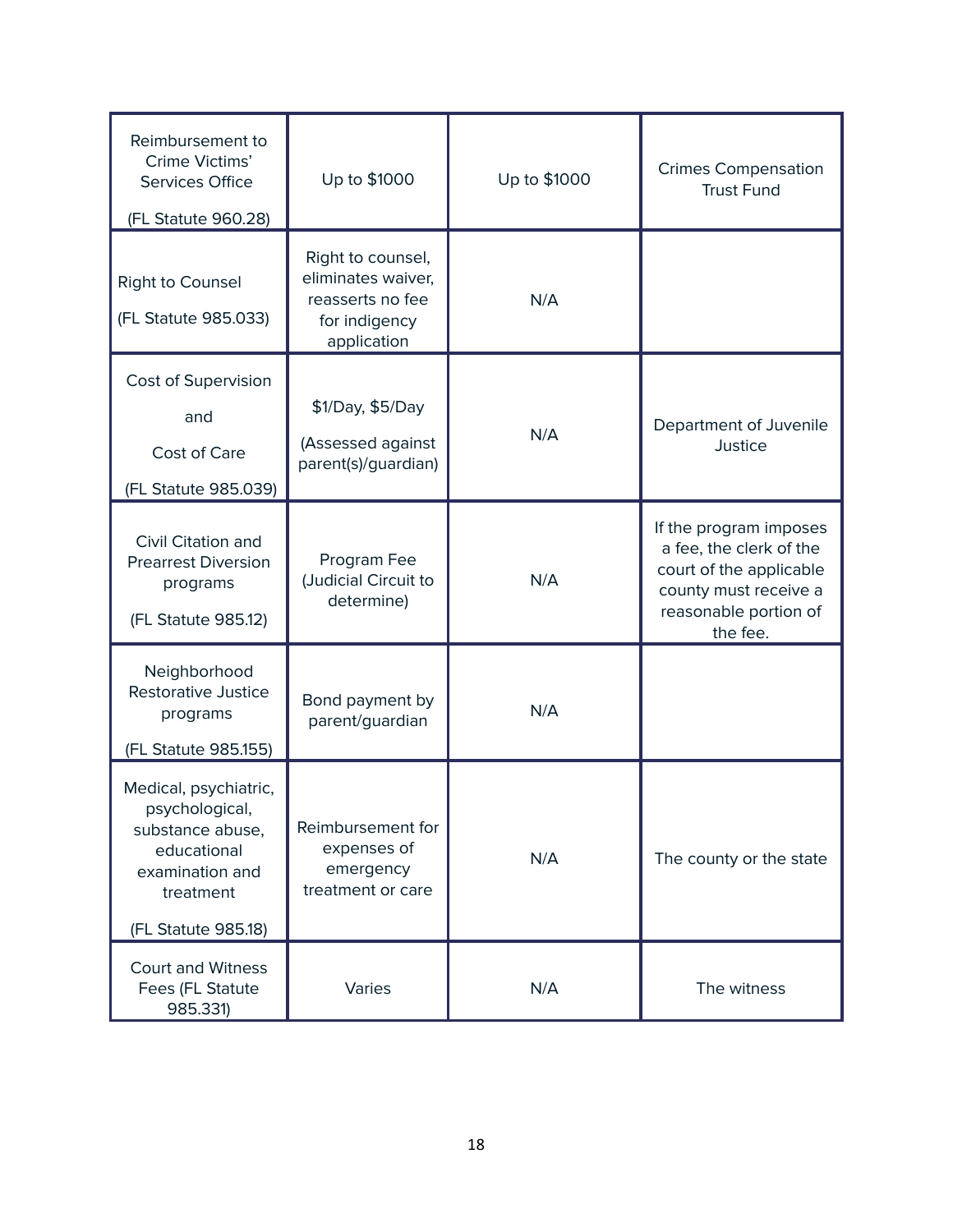### **APPENDIX II: Sample Memorandum of Costs Issued by the Juvenile Court**

|                                                                                                                                     |                                         | MIAMI-DADE COUNTY, FLORIDA                        | IN THE CIRCUIT COURT OF THE ELEVENTH JUDICIAL CIRCUIT IN AND FOR |                                                                                                                                                                                                                                    |
|-------------------------------------------------------------------------------------------------------------------------------------|-----------------------------------------|---------------------------------------------------|------------------------------------------------------------------|------------------------------------------------------------------------------------------------------------------------------------------------------------------------------------------------------------------------------------|
| <b>JUVENILE</b><br><b>DIVISION</b>                                                                                                  |                                         | <b>MEMORANDUM OF COSTS</b><br>(JUVENILE)          |                                                                  | <b>CASE NUMBER</b><br>$\alpha c$                                                                                                                                                                                                   |
| IN THE INTEREST OF:                                                                                                                 |                                         | D.O.B.                                            |                                                                  | <b>CLOCK IN</b><br>$\int_{0}^{\infty}$<br>$\mathbb{R}^m$                                                                                                                                                                           |
| A CHILD                                                                                                                             |                                         |                                                   |                                                                  | JUN 3 0 2020<br>HARVEY RUVIN<br>CLERK CROUIT COURT                                                                                                                                                                                 |
| <b>Court Costs/Fines/Fees</b><br>Crimes Compensation Trust Fund<br>* Add'l. Court Cost (Ord. 04-116)<br>* Teen Courts (Ord. 98-185) |                                         | Assessment<br>\$50.00<br>\$65.00<br>$-5.00$<br>\$ | <b>Florida Statute</b><br>938.03<br>939.185(1)(a)<br>938.19      | Discharge*                                                                                                                                                                                                                         |
| <b>TOTAL</b>                                                                                                                        |                                         | \$ <del>118.00</del>                              |                                                                  |                                                                                                                                                                                                                                    |
| * Public Defender Application Fee                                                                                                   |                                         | \$ <del>50.0</del> 0                              | 27.52                                                            |                                                                                                                                                                                                                                    |
| * Public Defender Cost of Defense<br>* Crimes Prevention Program (Ord. 98-171)                                                      |                                         | \$50.00<br>\$20.00                                | 938.29<br>775.083(2)a                                            | (Misdemeanor)<br>(Misdemeanor)                                                                                                                                                                                                     |
| * Public Defender Cost of Defense<br>• Crimes Prevention Program (Ord. 98-171)                                                      |                                         | \$100.00<br>\$50.00                               | 938.29<br>775.083(2)a                                            | (Felony)<br>(Felony)                                                                                                                                                                                                               |
| • Temporary Criminal Surcharge (Ord.05-123) \$-85.00.<br>◆ Fine<br>* Surcharge (5% of fine)                                         | $Co\rho$ .                              | $$CO$ -00                                         | 939.185(1)(b)<br>775.083<br>938.04                               |                                                                                                                                                                                                                                    |
| <b>GRAND TOTAL</b>                                                                                                                  |                                         | \$300.00                                          |                                                                  |                                                                                                                                                                                                                                    |
| retaining the receipt for your records. Payment Address is:                                                                         |                                         |                                                   |                                                                  | Payment can be made with cash, money order, credit card or cashier's check, made payable to the Clerk of Courts.<br>Please indicate your name, above case number, and write "Fines/Costs" on your payment. You are responsible for |
| Miami Dade Children's Courthouse, Clerk of Courts, 155 NW Third Street, Room #3318, Miami, FL 33128                                 |                                         |                                                   |                                                                  |                                                                                                                                                                                                                                    |
| Parent/Guardian Signature VU                                                                                                        |                                         |                                                   |                                                                  | Date                                                                                                                                                                                                                               |
| Parent/Guardian Address                                                                                                             |                                         |                                                   |                                                                  | Zip Code<br>33165<br>2020                                                                                                                                                                                                          |
| Done and Ordered in Miami-Dade County, Florida this 30 day of                                                                       |                                         |                                                   | Jure                                                             |                                                                                                                                                                                                                                    |
|                                                                                                                                     |                                         |                                                   |                                                                  |                                                                                                                                                                                                                                    |
| * DISCHARGE:<br><b>I-INDIGENT</b><br><b>J-JUDGMENT/LIEN</b><br>P- PLEA (STATE NEGOTIATED)                                           | <b>C-CONVERTED TO COMMUNITY SERVICE</b> |                                                   |                                                                  | Circuit Court Judge                                                                                                                                                                                                                |
| <b>S-SUSPENDED</b><br>W-WAIVED                                                                                                      |                                         |                                                   |                                                                  |                                                                                                                                                                                                                                    |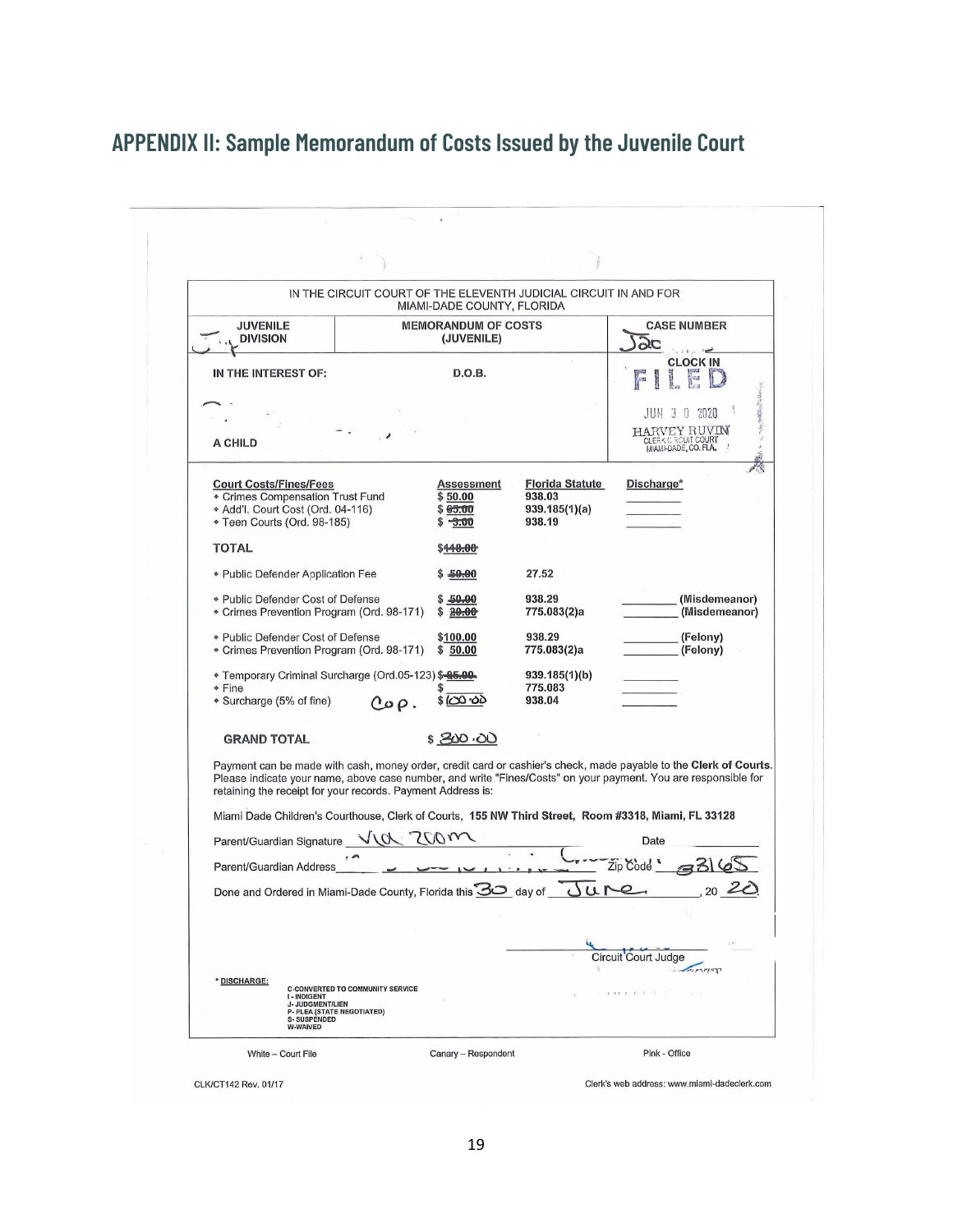#### **APPENDIX III:**

#### **Florida Counties; Private Collection Rates for Juvenile Fees FY 2019-2020**

| <b>COUNTY</b>      | <b>COLLECTIONS SENT</b> | <b>COLLECTIONS RECEIVED</b> |  |  |  |
|--------------------|-------------------------|-----------------------------|--|--|--|
|                    |                         |                             |  |  |  |
| <b>Citrus</b>      | \$6,822                 | \$835.00                    |  |  |  |
| <b>Highlands</b>   | \$77,601.73             | \$7,138.02                  |  |  |  |
| Lee                | \$30,687.00             | \$3,319.20                  |  |  |  |
| <b>Okeechobee</b>  | \$11,786.97             | \$35.00                     |  |  |  |
| <b>Orange</b>      | \$0.00                  | \$3,000.00*                 |  |  |  |
|                    |                         | (from previous years sent)  |  |  |  |
| <b>Saint Lucie</b> | \$644,354.59            | \$3685.34                   |  |  |  |
| <b>Volusia</b>     | \$10,125.00             | \$900.00                    |  |  |  |
| <b>Statewide</b>   | \$781,377.29            | \$18,912.56                 |  |  |  |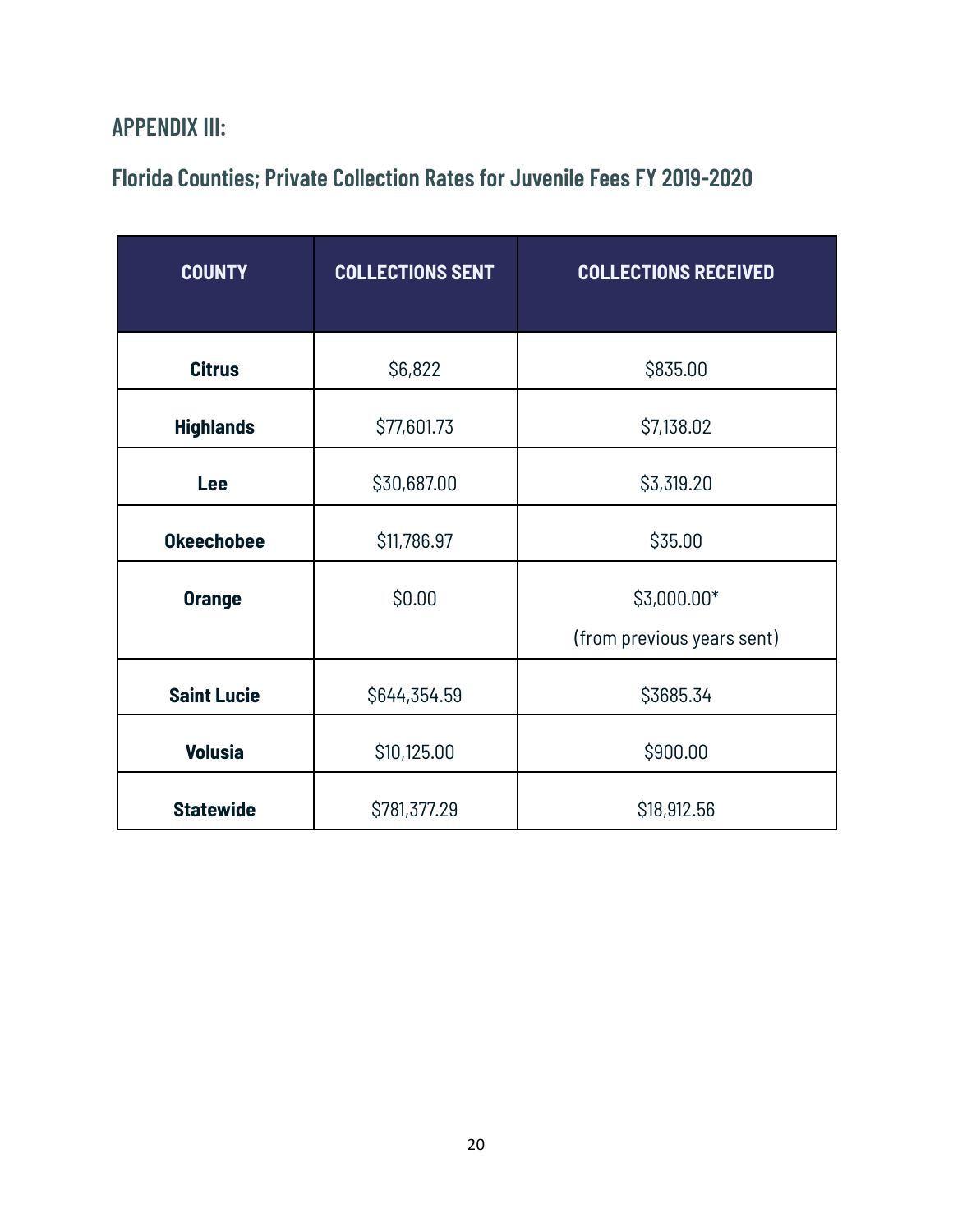| <b>FLORIDA</b>                                                                    |                           | 1 ADULT<br>(WORKING) |                | <b>2 ADULTS</b><br>(1 WORKING) |                |                         | <b>2 ADULTS</b><br>(BOTH WORKING) |                |                         |
|-----------------------------------------------------------------------------------|---------------------------|----------------------|----------------|--------------------------------|----------------|-------------------------|-----------------------------------|----------------|-------------------------|
| <b>LIVING</b><br><b>COSTS</b>                                                     | <b>NUMBER OF CHILDREN</b> |                      |                | <b>NUMBER OF CHILDREN</b>      |                |                         | <b>NUMBER OF CHILDREN</b>         |                |                         |
|                                                                                   | 1                         | $\overline{2}$       | $\overline{3}$ | 1                              | $\overline{2}$ | $\overline{\mathbf{3}}$ | 1                                 | $\overline{2}$ | $\overline{\mathbf{3}}$ |
| <b>FOOD</b>                                                                       | 4,670                     | 6,990                | 9,294          | 7,238                          | 9,305          | 11,345                  | 7,238                             | 9,305          | 11,345                  |
| <b>CHILD</b><br><b>CARE</b>                                                       | 8,319                     | 16,638               | 24,957         | $\mathbf 0$                    | $\mathbf 0$    | $\mathbf 0$             | 8,319                             | 16,638         | 24,957                  |
| <b>MEDICAL</b>                                                                    | 9,421                     | 9,109                | 9,249          | 9,109                          | 9,249          | 8,903                   | 9,109                             | 9,249          | 8,903                   |
| <b>HOUSING</b>                                                                    | 14,980                    | 14,980               | 20,114         | 14,980                         | 14,980         | 20,114                  | 14,980                            | 14,980         | 20,114                  |
| TRANS-<br><b>PORTATION</b>                                                        | 9,378                     | 11,672               | 13,896         | 11,672                         | 13,896         | 12,611                  | 11,672                            | 13,896         | 12,611                  |
| <b>CIVIC</b>                                                                      | 3,889                     | 3,554                | 4,127          | 3,554                          | 4,127          | 3,982                   | 3,554                             | 4,127          | 3,982                   |
| <b>OTHER</b>                                                                      | 4,687                     | 5,144                | 6,216          | 5,144                          | 6,216          | 6,235                   | 5,144                             | 6,216          | 6,235                   |
| <b>REQUIRED</b><br><b>ANNUAL</b><br><b>INCOME</b><br><b>AFTER</b><br><b>TAXES</b> | 55,345                    | 68,088               | 87,853         | 51,698                         | 57,774         | 63,188                  | 60,017                            | 74,411         | 88,145                  |

#### **APPENDIX IV: LIVING COSTS ON A MINIMUM WAGE INCOME**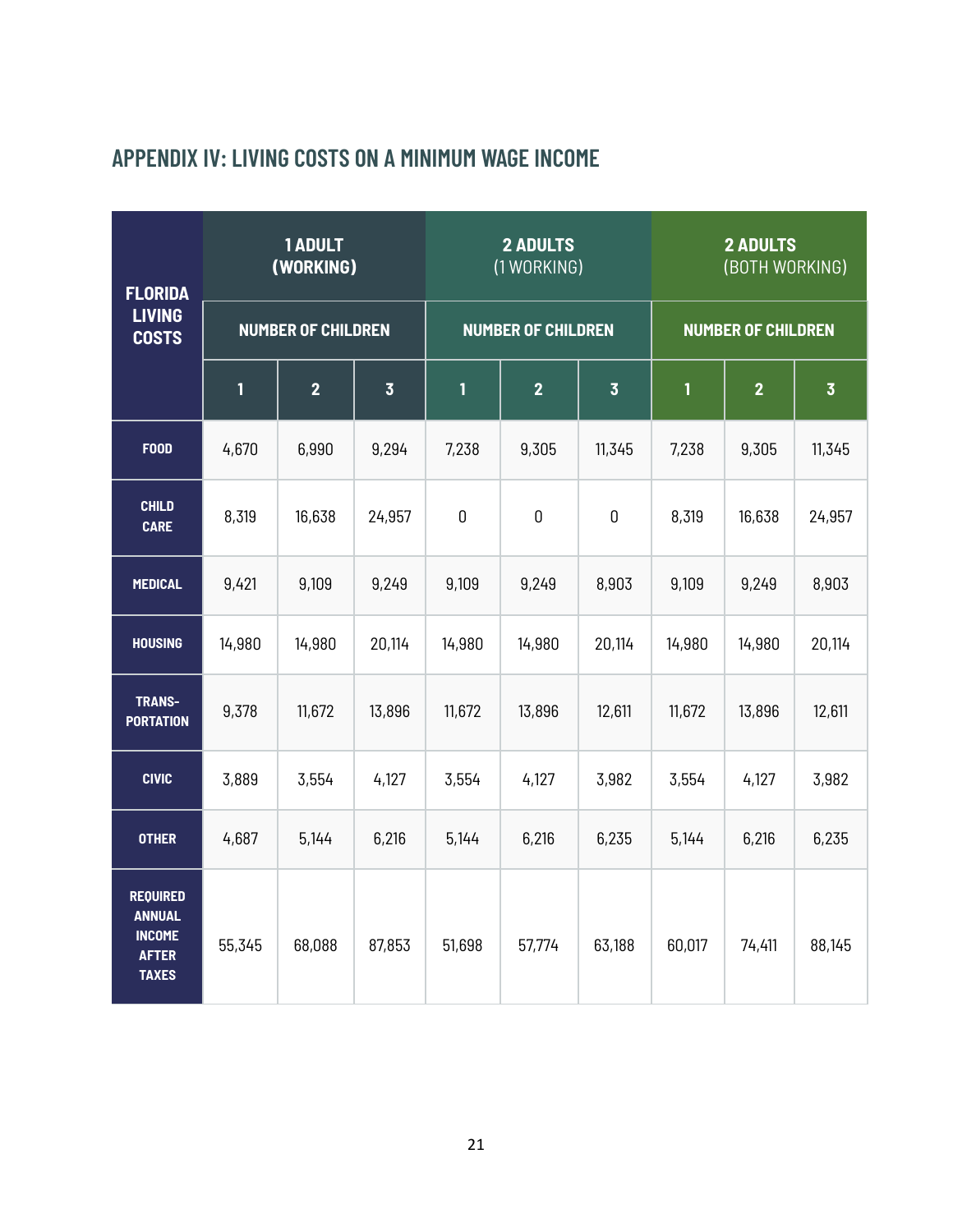# **Bibliography**

- 1. American Probation and Parole Association. "Resolution on the Use of Monetary Judgments for Justice-Involved Individuals". March 2017. [https://bit.ly/3FPzPVs.](https://bit.ly/3FPzPVs)
- 2. "Call For a Nationwide Moratorium on Juvenile Fees and Fines". May 2020. <https://bit.ly/3mRE1g8>.
- 3. Center on Juvenile and Criminal Justice. "Juvenile Justice History" <https://bit.ly/3zlIFIc>.
- 4. Florida Department of Juvenile Justice, "Disproportionate Minority Contact/Racial Ethinic Disparity Benchmark Report FY 2019-2020". [https://bit.ly/3mUVyDQ.](https://bit.ly/3mUVyDQ)
- 5. J.D.B. v. North Carolina. 564 U.S. 261, 273 (2011) (citing Roper v. Simmons, 543 U.S. 551, 569 (2005)); Eddings v. Oklahoma. 455 U.S. 104, 115. (1982). [https://supreme.justia.com/cases/federal/us/564/261/.](https://supreme.justia.com/cases/federal/us/564/261/)
- 6. Kelvin Leon Jones et al., v. Ron De Santis et al. No. 20- 12003. United States Court of Appeals for the Eleventh District. June 2020. <https://bit.ly/3FPtSb4>.
- 7. Kelvin Leon Jones, Rosemary McCoy, et al. v. Governor of Florida, Florida Secretary of State. No. 20- 12003. United States Court of Appeals for the Eleventh District. September 2020. [https://bit.ly/3mV0Orh.](https://bit.ly/3mV0Orh)
- 8. Langston, Hughes. "Harlem" from The Collected Poems of Langston Hughes. ed. Arnold Rampersad, and David E. Roessel. New York: Knopf, 1994.
- 9. Law Enforcement Leaders to Reduce Crime & Incarceration. "Ensuring Justice and Public Safety: Federal Criminal Justice Priorities for 2020 and Beyond. April 2020. [https://bit.ly/332Hpxl.](https://bit.ly/332Hpxl)
- 10. Massachusetts Institute of Technology. Dept. of Urban Studies and Planning. Living Wage Calculator for Florida, [https://livingwage.mit.edu/states/12.](https://livingwage.mit.edu/states/12)
- 11. National Council of Juvenile and Family Court Judges. "Resolution Addressing Fines, Fees and Costs in Juvenile Courts". March 2018. <https://bit.ly/3sXfvhu>.
- 12. Office of Juvenile Justice and Delinquency Prevention. "Juvenile Justice Reform Initiatives in the States 1994-1996" pg. 36. 1997. <https://www.ojp.gov/pdffiles/reform.pdf>.